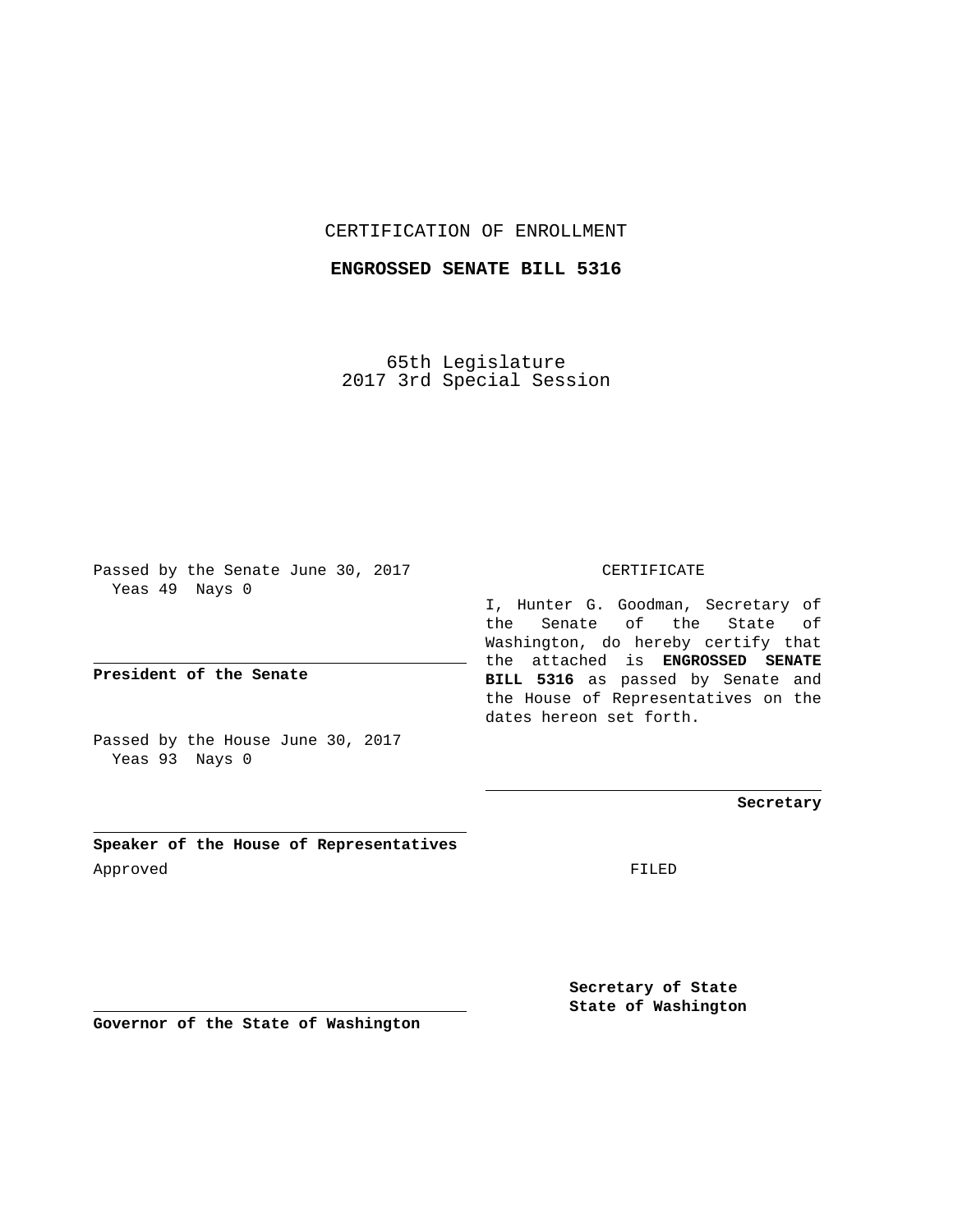## **ENGROSSED SENATE BILL 5316**

AS AMENDED BY THE HOUSE

Passed Legislature - 2017 3rd Special Session

## **State of Washington 65th Legislature 2017 Regular Session**

**By** Senators Fortunato, Rossi, Rivers, Miloscia, Padden, Becker, Braun, Angel, Warnick, Schoesler, Brown, Zeiger, and Wilson

Read first time 01/20/17. Referred to Committee on State Government.

 AN ACT Relating to the removal of provisions that are no longer necessary for continued publication in the Revised Code of Washington; amending RCW 43.88.0301, 43.320.017, 70.95.532, 80.01.080, 48.17.563, 48.18A.035, 48.25.140, 48.29.015, 48.31.115, 43.70.900, 29A.04.510, 35A.39.010, 44.05.080, 77.125.040, 47.06.110, 82.42.090, 82.80.070, 47.68.250, 47.68.250, 14.20.060, 82.44.190, and 43.84.092; reenacting and amending RCW 46.18.060; adding a new section to chapter 42.30 RCW; recodifying RCW 42.32.030; decodifying RCW 43.88.910, 43.105.902, 43.105.903, 43.320.012, 43.320.013, 43.320.014, 43.320.015, 43.320.016, 43.320.901, 15.15.900, 15.49.920, 15.49.950, 15.51.900, 15.54.930, 15.58.900, 15.58.901, 15.58.943, 41.58.900, 41.58.901, 50.06.010, 50.13.010, 50.13.910, 50.38.900, 50.38.902, 50.60.902, 50.65.905, 50.70.902, 50.98.080, 69.50.545, 69.50.606, 69.50.607, 28A.315.075, 43.215.903, 43.215.905, 48.20.322, 48.23.520, 29A.04.903, 29A.04.905, 35.98.020, 35.98.050, 35A.90.030, 35A.90.040, 42.56.901, 42.56.902, 42.56.903, 71A.10.805, 10.77.900, 10.77.920, 10.77.930, 71.05.910, 71.05.920, 71.05.930, 71.24.900, 71.34.901, 74.14B.900, 74.18.903, 5.45.920, 46.61.990, 77.15.902, 77.50.900, 77.65.900, 77.105.900, 43.31A.400, 43.63A.902, 43.63A.903, 43.41.035, 43.41.901, 43.41.940, 43.41.950, 43.41.981, and 43.88.910; repealing RCW 66.08.230, 66.08.250, 66.12.020, 69.50.1011, 28A.305.900, 28A.305.901, 28A.400.201, 28A.630.005, 70.94.505, 70.95H.005, 70.95H.007, 70.95H.010, 70.95H.030, 70.95H.040,

p. 1 ESB 5316.PL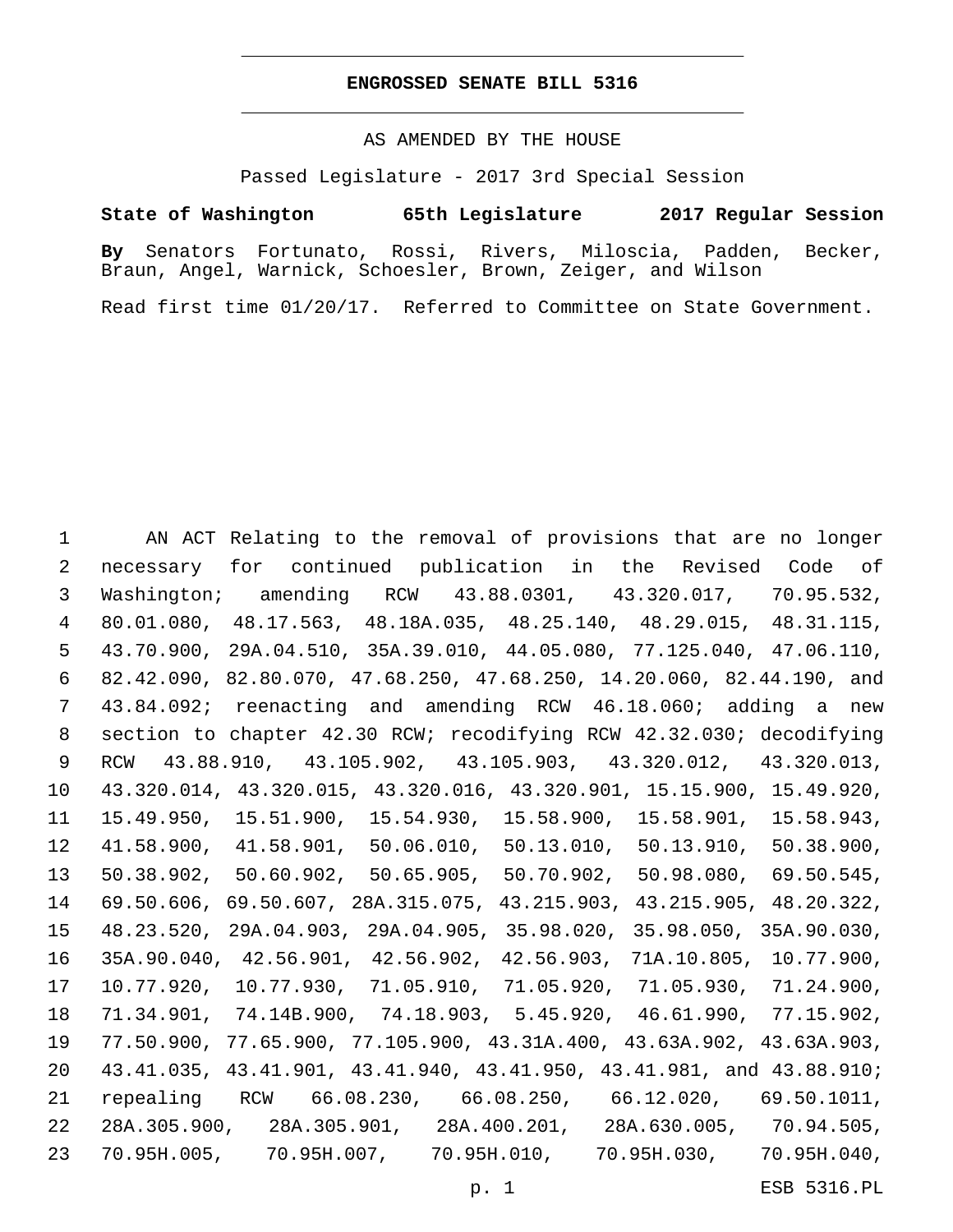70.95H.050, 70.95H.900, 70.95N.270, 70.104.070, 70.104.090, 70.105A.035, 70.220.060, 80.36.901, 70.104.100, 30A.24.080, 31.04.185, 31.04.501, 31.45.095, 48.102.190, 35.13A.0301, 41.05.019, 41.05.230, 41.05.655, 70.22.005, 70.47A.010, 70.47A.020, 70.47A.030, 70.47A.040, 70.47A.050, 70.47A.060, 70.47A.070, 70.47A.080, 70.47A.090, 70.47A.100, 70.47A.110, 70.47A.901, 71A.20.190, 28B.65.010, 28B.65.020, 28B.65.030, 28B.65.040, 28B.65.050, 28B.65.060, 28B.65.070, 28B.65.080, 28B.65.110, 28B.65.900, 28B.65.905, 2.56.031, 10.77.810, 10.77.820, 71.24.055, 74.12.901, 74.12A.030, 74.13.017, 2.56.250, 9.04.040, 26.50.800, 43.30.8351, 76.01.080, 76.01.090, 76.09.380, 77.12.605, 77.12.710, 79A.20.005, 79A.20.010, 79A.20.030, 79A.20.900, 43.31.088, 43.31.522, 43.31.524, 43.31.800, 43.31.805, 43.31.810, 43.31.820, 43.31.830, 43.31.832, 43.31.833, 43.31.834, 43.31.840, 43.31.850, 43.374.005, 43.374.020, 47.01.141, 47.01.321, 47.01.350, 47.01.360, 47.01.400, 47.01.405, 47.01.406, 47.01.410, 47.01.418, 47.60.645, 47.78.010, 82.44.180, 82.80.040, 82.80.050, 82.80.060, 82.14.046, and 82.50.510; repealing 2009 c 548 s 302 and 2010 c 236 s 6 (uncodified); providing an 19 effective date; and providing an expiration date.

BE IT ENACTED BY THE LEGISLATURE OF THE STATE OF WASHINGTON:

 NEW SECTION. **Sec. 1.** RELATING TO ACCOUNTABILITY & REFORM. The following sections are decodified:

(1) RCW 43.88.910 (Effective date—1975 1st ex.s. c 293);

(2) RCW 43.105.902 (Effective date—1987 c 504);

(3) RCW 43.105.903 (Effective date—1999 c 285);

 (4) RCW 43.320.012 (Department of general administration and 27 department of licensing equipment, records, funds transferred);

 (5) RCW 43.320.013 (Department of general administration and department of licensing civil service employees transferred);

 (6) RCW 43.320.014 (Department of general administration or department of licensing rules, business, contracts, and obligations 32 continued);

 (7) RCW 43.320.015 (Department of general administration and 34 department of licensing—Validity of  $acts)$ ;

(8) RCW 43.320.016 (Apportionment of budgeted funds); and

(9) RCW 43.320.901 (Implementation—1993 c 472).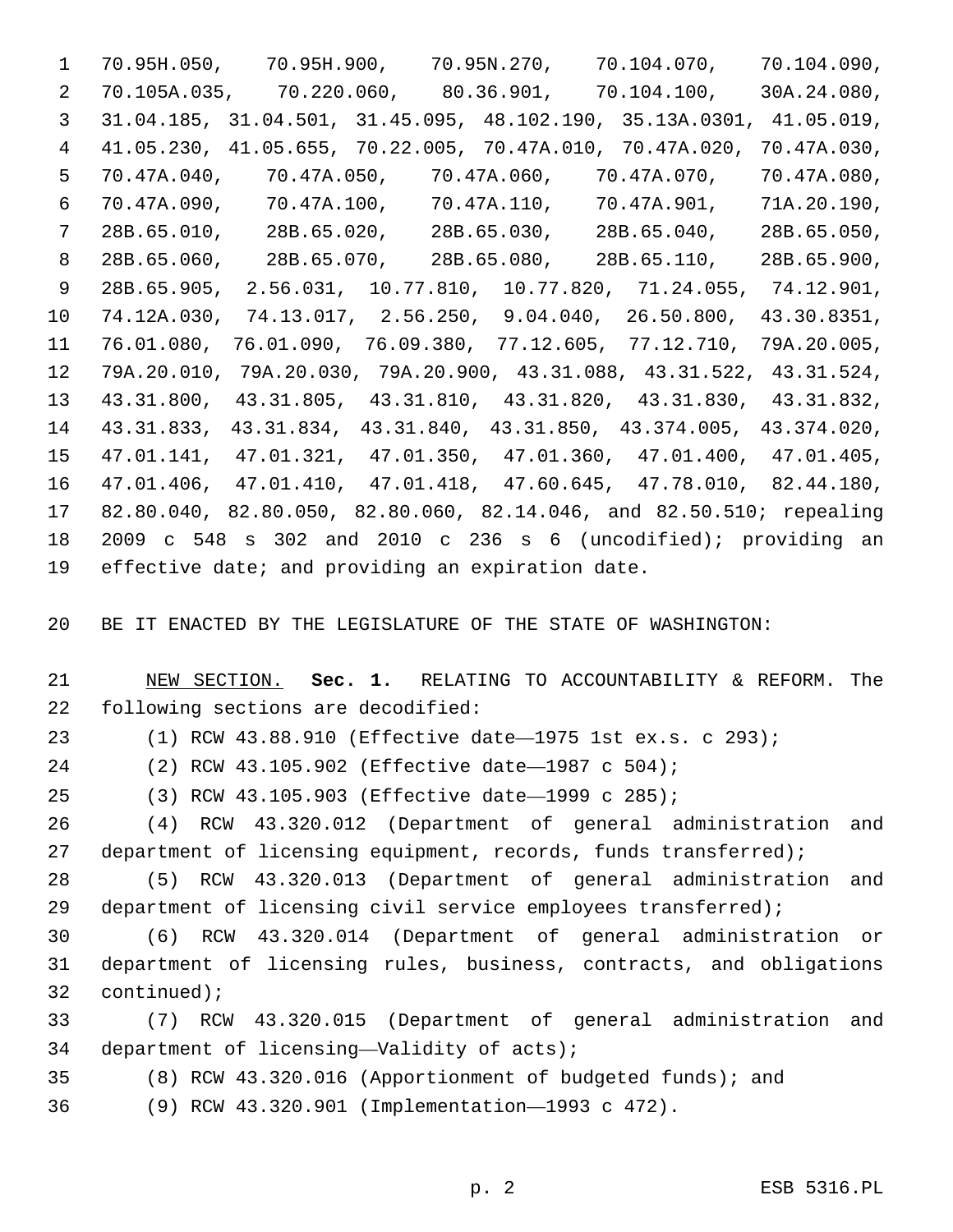**Sec. 2.** RCW 43.88.0301 and 2002 c 312 s 1 are each amended to 2 read as follows:

 RELATING TO ACCOUNTABILITY & REFORM. (1) The office of financial management must include in its capital budget instructions, beginning with its instructions for the 2003-05 capital budget, a request for "yes" or "no" answers for the following additional informational questions from capital budget applicants for all proposed major capital construction projects valued over five million dollars and 9 required to complete a predesign:

 (a) For proposed capital projects identified in this subsection that are located in or serving city or county planning under RCW 12 36.70A.040:

 (i) Whether the proposed capital project is identified in the host city or county comprehensive plan, including the capital facility plan, and implementing rules adopted under chapter 36.70A 16 RCW;

 (ii) Whether the proposed capital project is located within an 18 adopted urban growth area:

 (A) If at all located within an adopted urban growth area boundary, whether a project facilitates, accommodates, or attracts 21 planned population and employment growth;

 (B) If at all located outside an urban growth area boundary, whether the proposed capital project may create pressures for 24 additional development;

 (b) For proposed capital projects identified in this subsection 26 that are requesting state funding:

 (i) Whether there was regional coordination during project 28 development;

(ii) Whether local and additional funds were leveraged;

 (iii) Whether environmental outcomes and the reduction of adverse 31 environmental impacts were examined.

 (2) For projects subject to subsection (1) of this section, the office of financial management shall request the required information be provided during the predesign process of major capital construction projects to reduce long-term costs and increase process 36 efficiency.

 (3) The office of financial management, in fulfilling its duties 38 under RCW  $43.88.030((+3))$   $(5)$  to create a capital budget document, must take into account information gathered under subsections (1) and (2) of this section in an effort to promote state capital facility

p. 3 ESB 5316.PL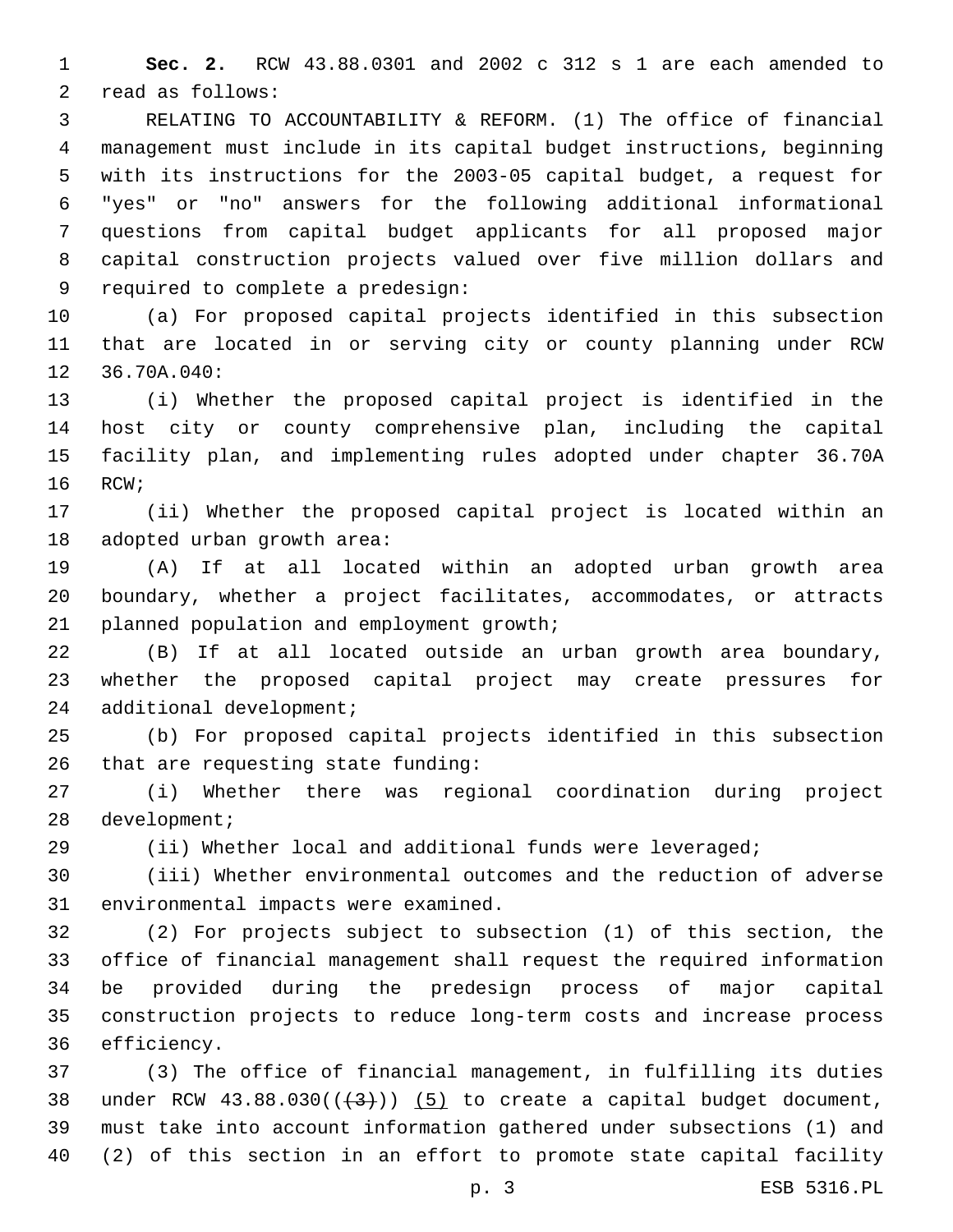expenditures that minimize unplanned or uncoordinated infrastructure and development costs, support economic and quality of life benefits for existing communities, and support local government planning efforts.4

 (4) The office of community development must provide staff support to the office of financial management and affected capital budget applicants to help collect data required by subsections (1) 8 and (2) of this section.

 **Sec. 3.** RCW 43.320.017 and 1993 c 472 s 13 are each amended to 10 read as follows:

 SECTION 1 CONFORMING AMENDMENT. Nothing contained in RCW 12 43.320.011 ((through 43.320.015)) may be construed to alter any existing collective bargaining unit or the provisions of any existing collective bargaining agreement until the expiration date of the current agreement or until the bargaining unit has been modified by 16 action of the Washington personnel resources board as provided by 17 law.

 NEW SECTION. **Sec. 4.** RELATING TO AGRICULTURE, WATER & RURAL ECONOMIC DEVELOPMENT. The following sections are decodified: (1) RCW 15.15.900 (Effective date—1997 c 176); 21 (2) RCW 15.49.920 (Effective date-1969 c 63); (3) RCW 15.49.950 (Severability—1969 c 63);22 (4) RCW 15.51.900 (Effective date—2007 c 181); (5) RCW 15.54.930 (Effective date—1967 ex.s. c 22); (6) RCW 15.58.900 (Effective date—1971 ex.s. c 190); (7) RCW 15.58.901 (Effective date—2000 c 96); and (8) RCW 15.58.943 (Effective date—2003 c 212). NEW SECTION. **Sec. 5.** RELATING TO COMMERCE & LABOR. The following sections are decodified: (1) RCW 41.58.900 (Effective dates—1975-'76 2nd ex.s. c 5); (2) RCW 41.58.901 (Effective date—1975 1st ex.s. c 296 §§ 4, 6, 32 and 8 through ; (3) RCW 50.06.010 (Purpose);33 (4) RCW 50.13.010 (Legislative intent and recognition); (5) RCW 50.13.910 (Legislative designation and placement); (6) RCW 50.38.900 (Effective date—1982 c 43);36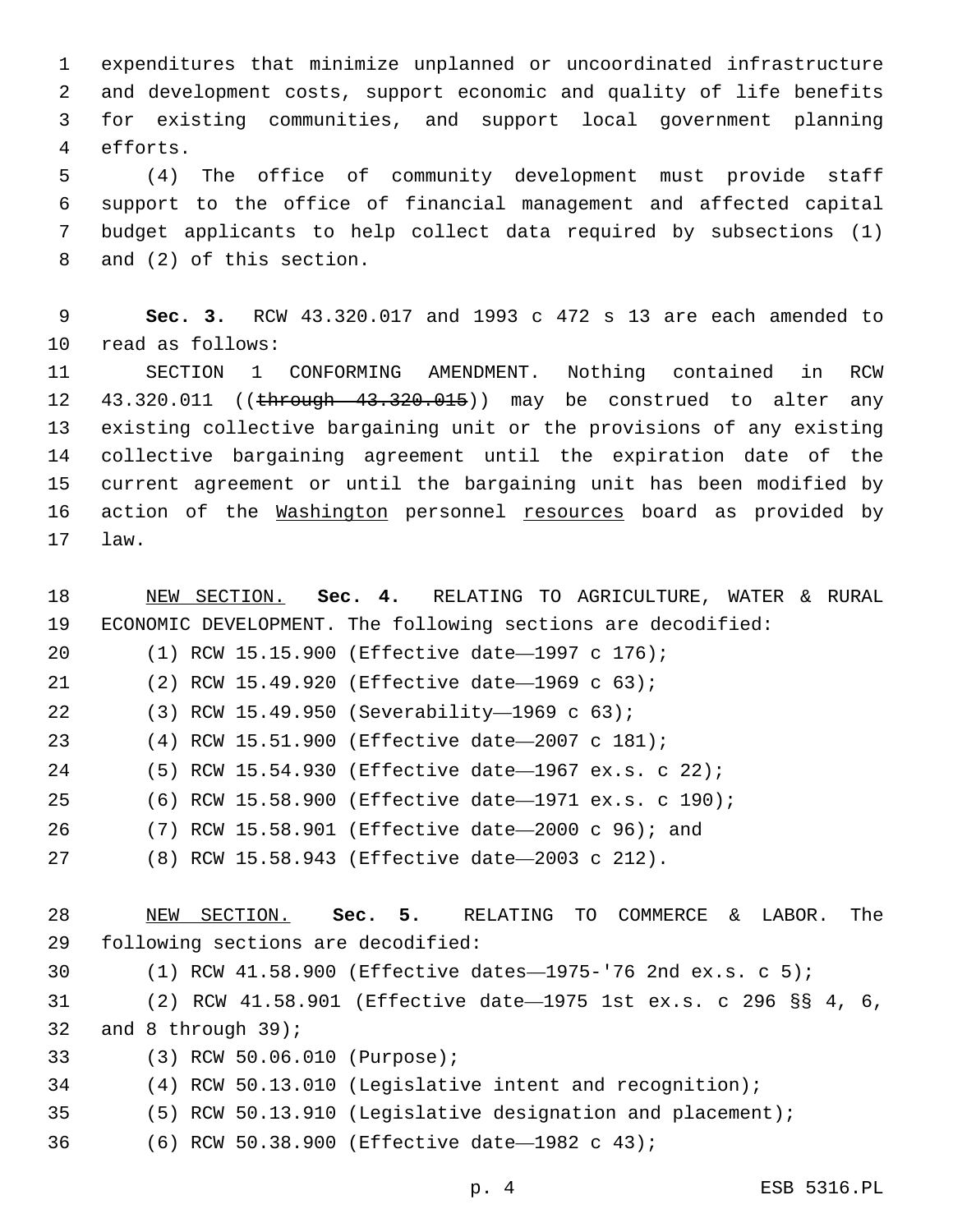(7) RCW 50.38.902 (Effective date—1993 c 62);1 (8) RCW 50.60.902 (Effective date—1983 c 207);2 (9) RCW 50.65.905 (Effective date—1987 c 167);3 (10) RCW 50.70.902 (Effective date—1991 c 315); 5 (11) RCW 50.98.080 (Effective date-1945 c 35); (12) RCW 69.50.545 (Departments of social and health services, health—Adoption of rules for disbursement of marijuana excise taxes); (13) RCW 69.50.606 (Repealers); and8 (14) RCW 69.50.607 (Effective date—1971 ex.s. c 308). NEW SECTION. **Sec. 6.** RELATING TO COMMERCE & LABOR. The following acts or parts of acts are each repealed: (1) RCW 66.08.230 (Initial disbursement to wine commission— 13 Repayment) and 1987 c 452 s 12; (2) RCW 66.08.250 (Report on streamlining liquor tax collection) 15 and 2013 c 95 s 2; (3) RCW 66.12.020 (Sales of liquor to board) and 1933 ex.s. c 62  $17 \quad s \quad 48; \text{ and}$  (4) RCW 69.50.1011 (Definition—Commission) and 2013 c 19 s 86. NEW SECTION. **Sec. 7.** RELATING TO EARLY LEARNING & K-12 EDUCATION. The following sections are decodified: (1) RCW 28A.315.075 (Effect of 1999 c 315—Existing provisions not affected); (2) RCW 43.215.903 (Severability—1988 c 174); and (3) RCW 43.215.905 (Effective date—2006 c 265). NEW SECTION. **Sec. 8.** RELATING TO EARLY LEARNING & K-12 EDUCATION. The following acts or parts of acts are each repealed: (1) RCW 28A.305.900 (Transfer of powers and duties—State board of 28 education) and 2005 c 497 s 301; (2) RCW 28A.305.901 (Transfer of powers and duties—Academic achievement and accountability commission) and 2005 c 497 s 302; (3) RCW 28A.400.201 (Enhanced salary allocation model for educator development and certification—Technical working group— Report and recommendation) and 2016 c 162 s 4, 2011 1st sp.s. c 43 s 468, 2010 c 236 s 7, & 2009 c 548 s 601;34 (4) RCW 28A.630.005 (Pilot project to assist school-age children 36 in short-term foster care) and 2002 c 326 s  $2i$ 

p. 5 ESB 5316.PL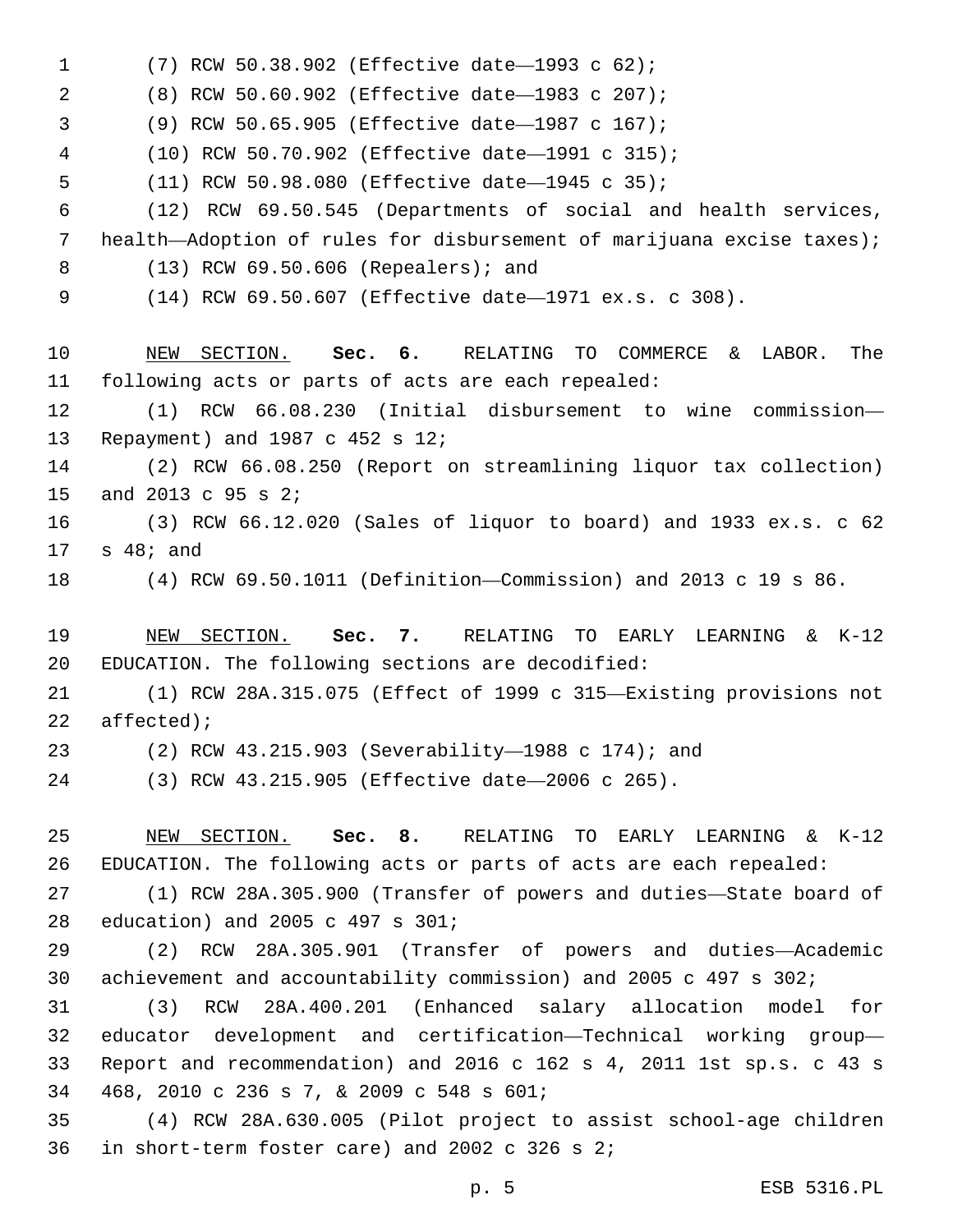(5) 2009 c 548 s 302 (uncodified); and1

(6) 2010 c 236 s 6 (uncodified).2

 NEW SECTION. **Sec. 9.** RELATING TO ENERGY, ENVIRONMENT & TELECOMMUNICATIONS. The following acts or parts of acts are each repealed: (1) RCW 70.94.505 (Woodsmoke emissions—Work group) and 2007 c 339  $7 \quad s \quad 3;7$  (2) RCW 70.95H.005 (Finding) and 1991 c 319 s 201; (3) RCW 70.95H.007 (Center created) and 1995 c 399 s 192 & 1991 c 10 319 s 202; (4) RCW 70.95H.010 (Purpose—Market development defined) and 1991  $c$  319 s 203; (5) RCW 70.95H.030 (Duties and responsibilities) and 2015 c 225 s 14 108, 1992 c 131 s 2, & 1991 c 319 s 205; (6) RCW 70.95H.040 (Authority) and 1991 c 319 s 206; (7) RCW 70.95H.050 (Funding) and 1995 c 399 s 194 & 1991 c 319 s 207;17 (8) RCW 70.95H.900 (Termination) and 1991 c 319 s 209; (9) RCW 70.95N.270 (Reports) and 2006 c 183 s 28; (10) RCW 70.104.070 (Pesticide incident reporting and tracking 21 review panel—Intent) and c 380 s  $67$ ; (11) RCW 70.104.090 (Pesticide panel—Responsibilities) and 1991 c 23 3 s 364 & 1989 c 380 s 69; (12) RCW 70.105A.035 (Revision of fees to provide a waste reduction and recycling incentive) and 1989 c 2 s 16; (13) RCW 70.220.060 (Funding report required by April 30, 2007) 27 and 2005 c 305 s 6; and (14) RCW 80.36.901 (Legislative review of 1985 c 450—1989 c 101) 29 and 1989 c 101 s 18 & 1985 c 450 s 44. **Sec. 10.** RCW 70.95.532 and 2010 c 247 s 704 are each amended to 31 read as follows: RELATING TO ENERGY, ENVIRONMENT & TELECOMMUNICATIONS. (1) All receipts from tire fees imposed under RCW 70.95.510, except as provided in subsection (2) of this section, must be deposited in the waste tire removal account created under RCW 70.95.521. Moneys in the account may be spent only after appropriation. Expenditures from the account may be used for the cleanup of unauthorized waste tire piles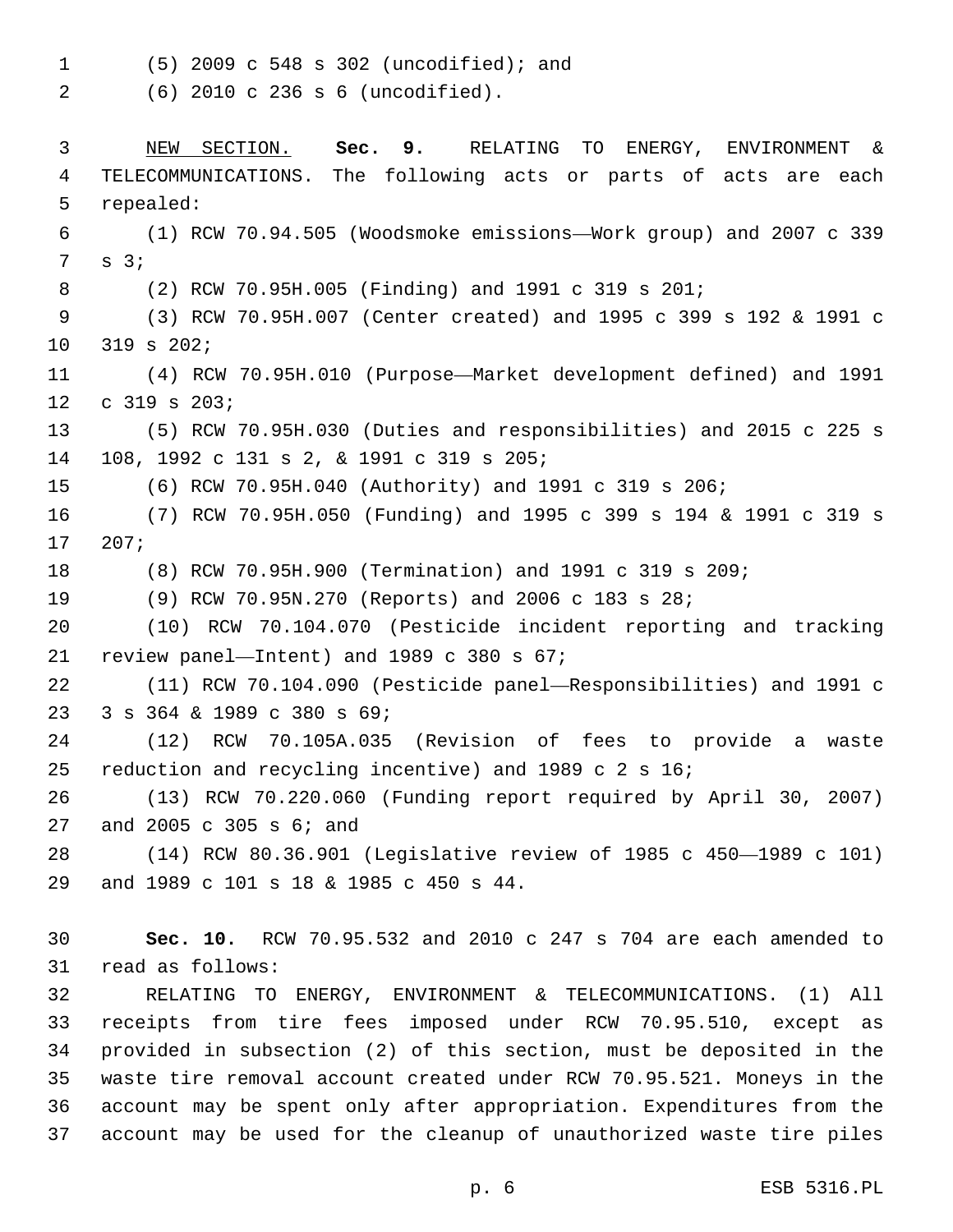and measures that prevent future accumulation of unauthorized waste 2 tire piles.

 (2) On September 1st of odd-numbered years, the state treasurer must transfer any cash balance in excess of one million dollars from the waste tire removal account created under RCW 70.95.521 to the motor vehicle account for the purpose of road wear related 7 maintenance on state and local public highways.

 $($   $($   $($   $\frac{1}{2}$   $)$  During the 2009-2011 fiscal biennium, the legislature may transfer any cash balance in excess of one million dollars from the waste tire removal account to the motor vehicle account for the purpose of road wear-related maintenance on state and local public highways.))

 **Sec. 11.** RCW 80.01.080 and 2010 1st sp.s. c 37 s 950 are each 14 amended to read as follows:

 RELATING TO ENERGY, ENVIRONMENT & TELECOMMUNICATIONS. There is created in the state treasury a public service revolving fund. Regulatory fees payable by all types of public service companies shall be deposited to the credit of the public service revolving fund. Except for expenses payable out of the pipeline safety account, all expense of operation of the Washington utilities and transportation commission shall be payable out of the public service 22 revolving fund.

 ((During the 2009-2011 fiscal biennium, the legislature may 24 transfer from the public service revolving fund to the state general 25 fund such amounts as reflect the excess fund balance of the fund.))

 NEW SECTION. **Sec. 12.** SECTION 9 CONFORMING REPEALER. RCW 70.104.100 (Industrial insurance statutes not affected) and 1989 c 380 s 70 are each repealed.

 NEW SECTION. **Sec. 13.** RELATING TO FINANCIAL INSTITUTIONS & INSURANCE. The following sections are decodified:

 (1) RCW 48.20.322 (Effective date of standard provision and 32 certain other sections—Five year period); and

 (2) RCW 48.23.520 (Operative date of RCW 48.23.410 through 48.23.520).34

 NEW SECTION. **Sec. 14.** RELATING TO FINANCIAL INSTITUTIONS & INSURANCE. The following acts or parts of acts are each repealed:

p. 7 ESB 5316.PL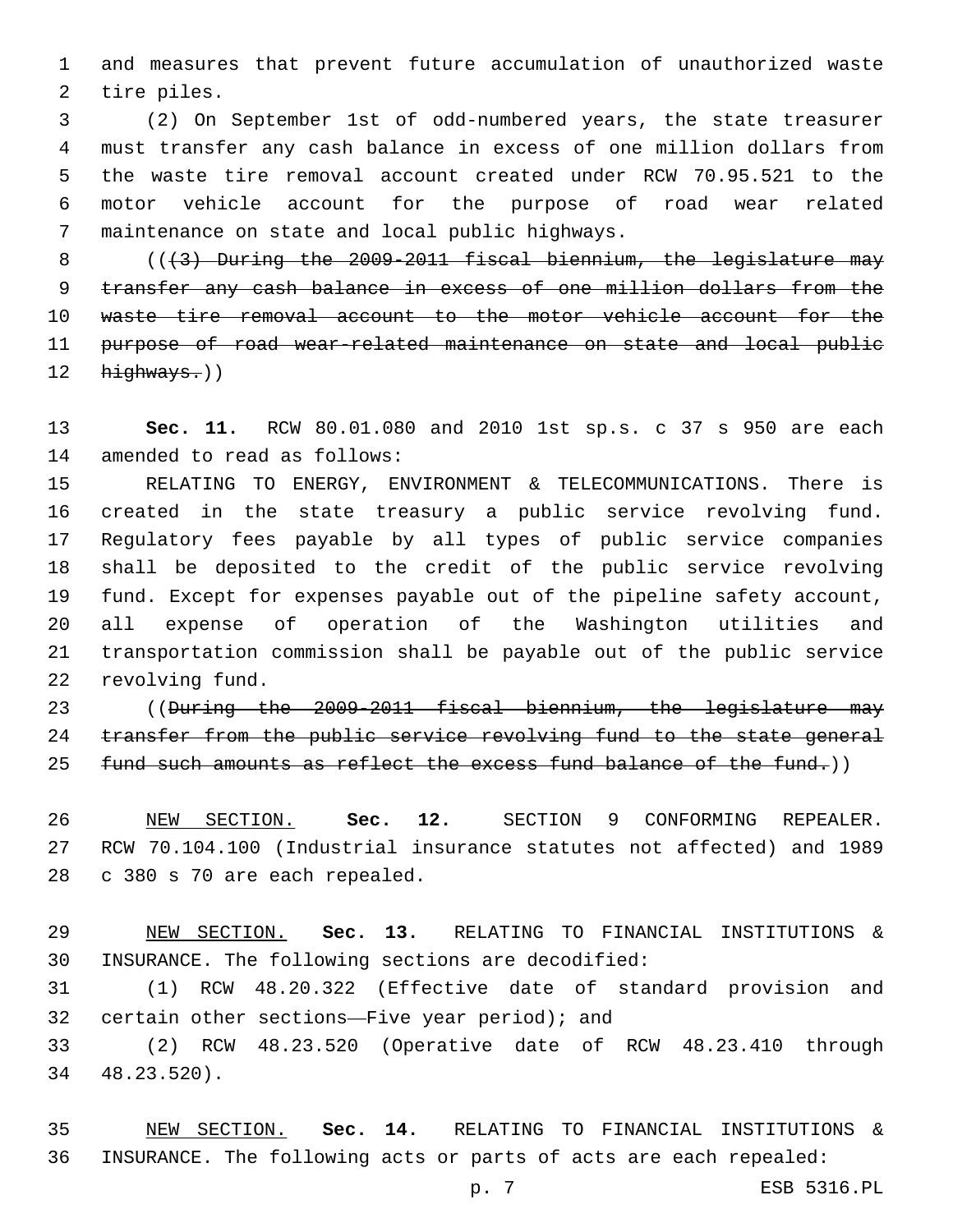(1) RCW 30A.24.080 (Securities in default ineligible) and 1955 c 2 33 s 30.24.080;

 (2) RCW 31.04.185 (Repealed sections of law—Rules adopted under) and 1994 c 92 s 173 & 1991 c 208 s 19;4

(3) RCW 31.04.501 (Implementation) and 2009 c 149 s 9;

 (4) RCW 31.45.095 (Report by director—Contents) and 2009 c 510 s 7; and

 (5) RCW 48.102.190 (Existing viatical settlement licenses—July 9 26, 2009) and 2009 c 104 s 22.

 **Sec. 15.** RCW 48.17.563 and 1994 c 131 s 6 are each amended to 11 read as follows:

 RELATING TO FINANCIAL INSTITUTIONS & INSURANCE. (1) The commissioner may require insurance education providers to furnish specific information regarding their curricula, faculty, methods of monitoring attendance, and other matters reasonably related to providing insurance education under this chapter. The commissioner may grant approvals to such providers who demonstrate the ability to conduct and certify completion of one or more courses satisfying the insurance education requirements of RCW 48.17.150.

 (2) Provider and course approvals are valid for the time period established by the commissioner and shall expire if not timely renewed. Each provider shall pay the renewal fee set forth in RCW  $48.14.010(1)(n)$ .

 ( $(\frac{43}{10}$  In granting approvals for courses required by RCW  $25 \quad 48.17.150(1)(d)$ :

 (a) The commissioner may require the availability of a licensed 27 agent with appropriate experience on the premises whenever 28 instruction is being offered; and

 (b) The commissioner shall not deny approval to any provider on the grounds that the proposed method of education employs nontraditional teaching techniques, such as substituting taped lectures for live instruction, offering instruction without fixed 33 schedules, or providing education at individual learning rates.))

 **Sec. 16.** RCW 48.18A.035 and 2008 c 217 s 19 are each amended to read as follows:35

36 RELATING TO FINANCIAL INSTITUTIONS & INSURANCE.  $((+1+))$  Every individual variable contract issued shall have printed on its face or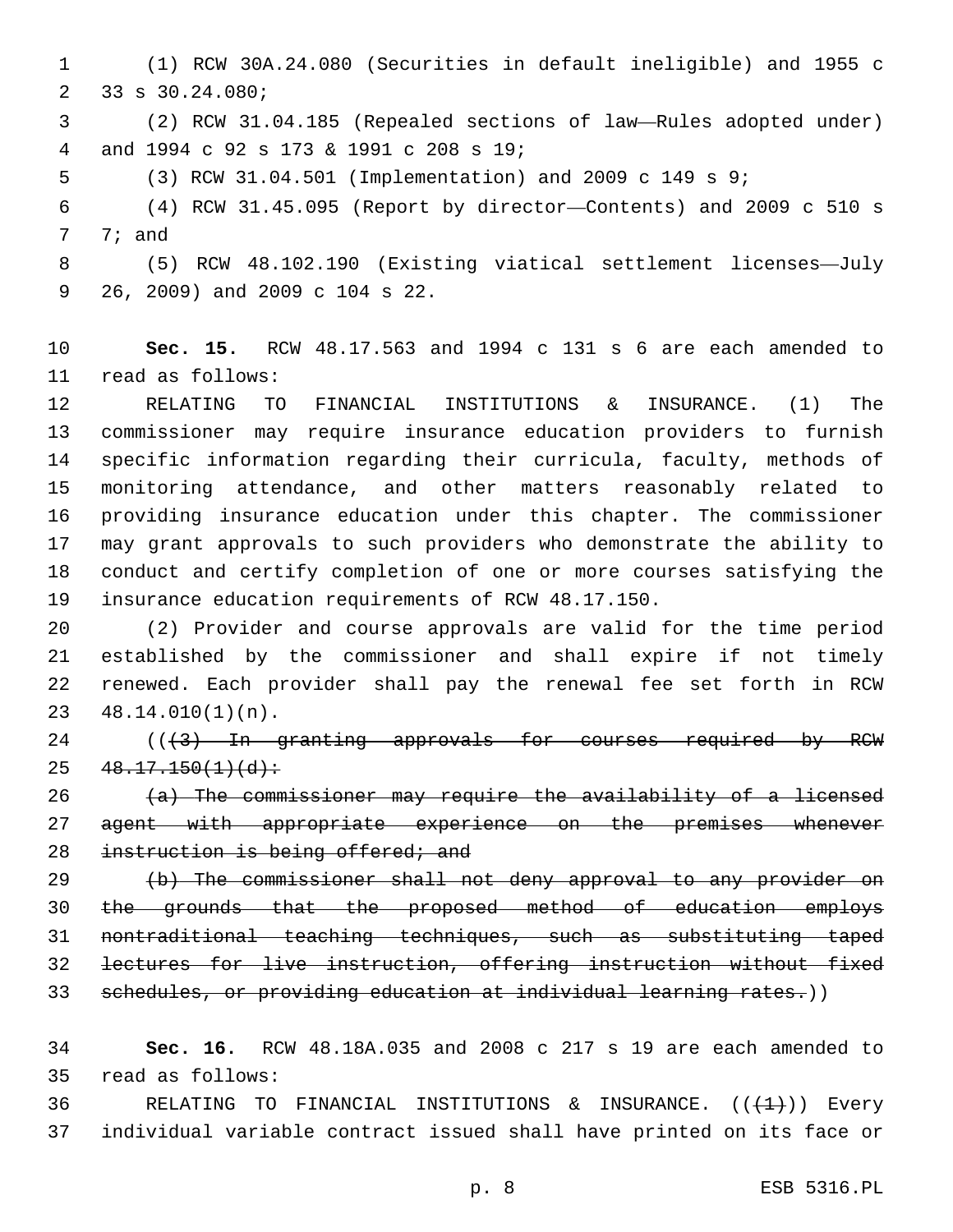attached thereto a notice stating in substance that the policy owner shall be permitted to return the policy within ten days after it is received by the policy owner and to have the market value of the assets purchased by its premium, less taxes and investment brokerage commissions, if any, refunded, if, after examination of the policy, the policy owner is not satisfied with it for any reason. An additional ten percent penalty shall be added to any premium refund due which is not paid within thirty days of return of the policy to the insurer or insurance producer. If a policy owner pursuant to such notice returns the policy to the insurer at its home or branch office or to the insurance producer through whom it was purchased, it shall be void from the beginning and the parties shall be in the same 13 position as if no policy had been issued.

14 (((2) No later than January 1, 2010, or when the insurer has used 15 all of its existing paper variable contract forms which were in its possession on July 1, 2009, whichever is earlier, the notice required by subsection (1) of this section shall use the term insurance 18 producer in place of agent.))

 **Sec. 17.** RCW 48.25.140 and 2008 c 217 s 33 are each amended to read as follows:20

21 RELATING TO FINANCIAL INSTITUTIONS & INSURANCE.  $((+1)^2)$  There shall be a provision that no insurance producer shall have the power or authority to waive, change, or alter any of the terms or conditions of any policy; except that, at the option of the insurer, the terms or conditions may be changed by an endorsement signed by a 26 duly authorized officer of the insurer.

 $((+2)$  No later than January 1, 2010, or when the insurer has used all of its existing paper industrial life insurance contract forms which were in its possession on July 1, 2009, whichever is earlier, the notice required by subsection (1) of this section shall use the 31 term insurance producer in place of agent.))

 **Sec. 18.** RCW 48.29.015 and 2008 c 110 s 2 are each amended to 33 read as follows:

 RELATING TO FINANCIAL INSTITUTIONS & INSURANCE. (1) A title insurance agent shall maintain records of its title orders sufficient 36 to indicate the source of the title orders.

 (2) Every title insurance agent shall file with the commissioner annually by March 15th of each year for the previous calendar year,

p. 9 ESB 5316.PL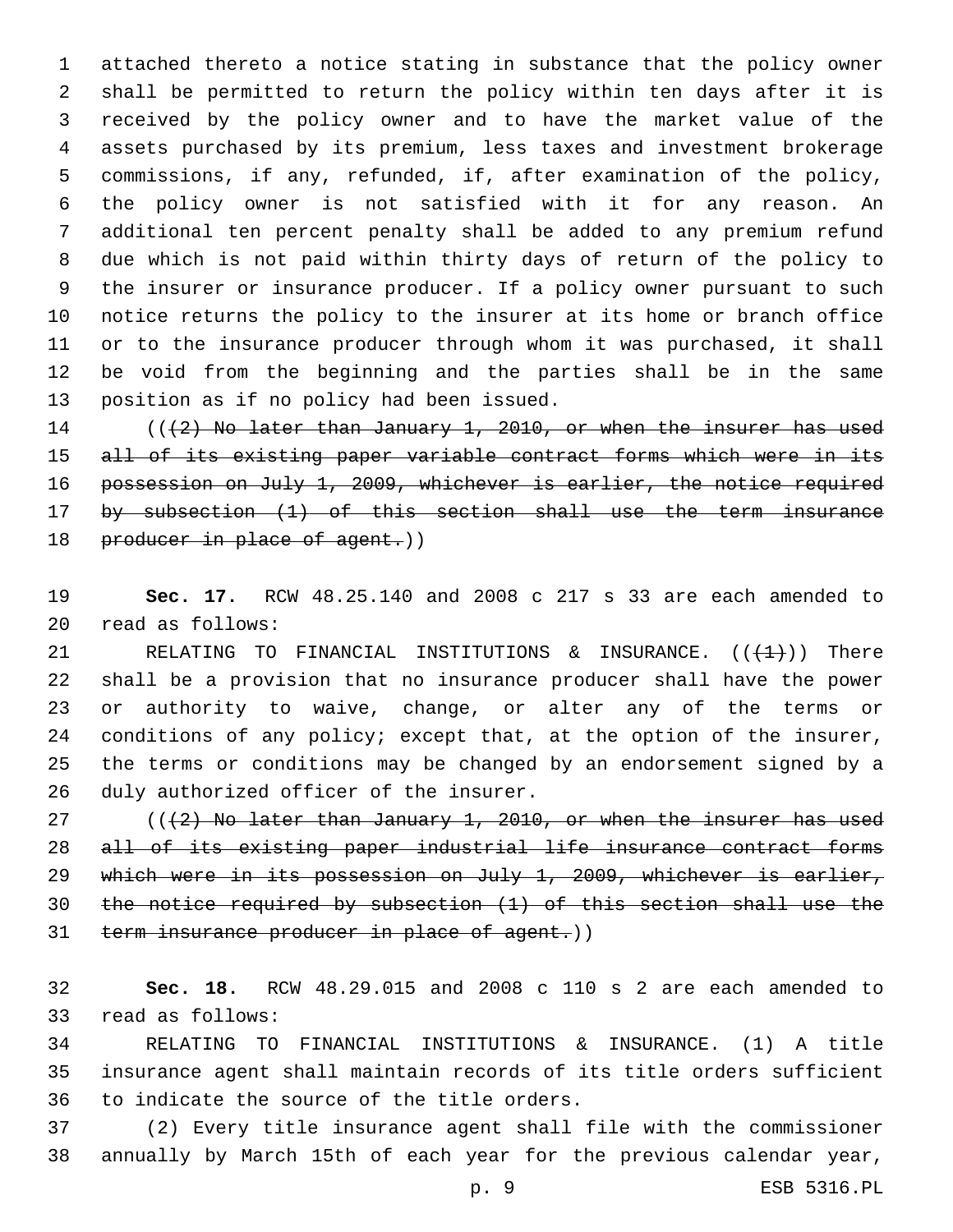unless the commissioner for good cause shown extends the time for filing, a report, on a form prescribed by the commissioner, setting 3 forth:

 (a) The names and addresses of those persons, if any, who have had a financial interest in the title insurance agent during the calendar year, who are known or reasonably believed by the title insurance agent to be producers of title business or associates of 8 producers; and

 (b) The percent of title orders originating from each person who owns, or had owned during the preceding calendar year, a financial 11 interest in the title insurance agent.

 (3) Each title insurance agent shall keep current the information required by that portion of the report required by subsection (2)(a) of this section by reporting all changes or additions within fifteen days after the end of the month in which it learns of each change or 16 addition.

 (4) Each title insurance agent shall file that portion of the report required by subsection (2)(a) of this section with its 19 application for a license.

 $($   $($   $($   $\frac{1}{5}$   $)$  Each title insurance agent licensed on June 12, 2008, shall 21 file the report required under this section within thirty days after 22  $June$   $12, 2008.$ )

 **Sec. 19.** RCW 48.31.115 and 2005 c 432 s 2 are each amended to read as follows:24

 RELATING TO FINANCIAL INSTITUTIONS & INSURANCE. (1) The persons 26 entitled to protection under this section are:

 (a) The commissioner and any other receiver or administrative supervisor responsible for conducting a delinquency proceeding under this chapter, including present and former commissioners, 30 administrative supervisors, and receivers; and

 (b) The commissioner's employees, meaning all present and former special deputies and assistant special deputies and special receivers and special administrative supervisors appointed by the commissioner and all persons whom the commissioner, special deputies, or assistant special deputies have employed to assist in a delinquency proceeding under this chapter. Attorneys, accountants, auditors, and other professional persons or firms who are retained as independent contractors, and their employees, are not considered employees of the 39 commissioner for purposes of this section.

p. 10 ESB 5316.PL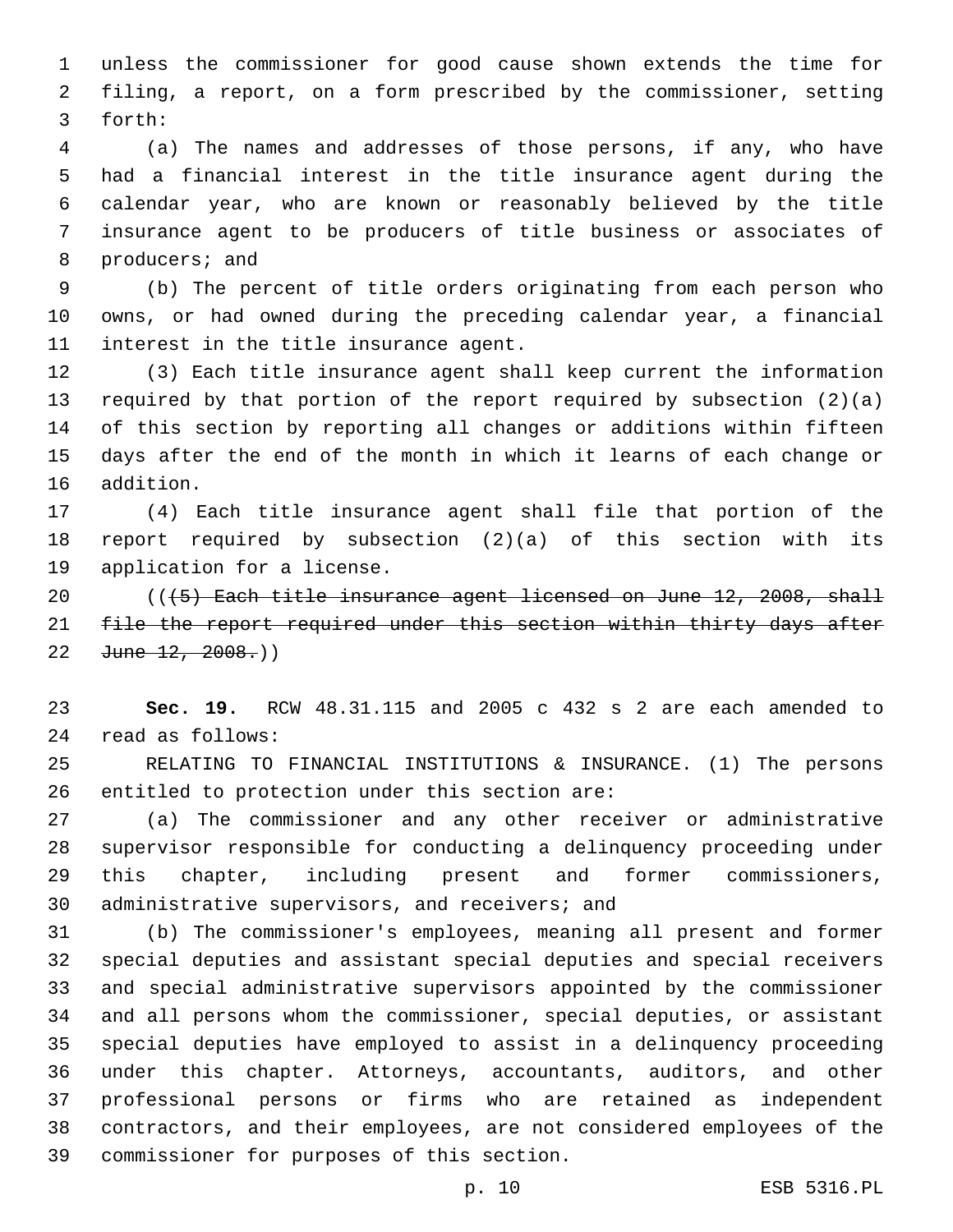(2) The commissioner and the commissioner's employees are immune from suit and liability, both personally and in their official capacities, for a claim for damage to or loss of property or personal injury or other civil liability caused by or resulting from an alleged act or omission of the commissioner or an employee arising out of or by reason of his or her duties or employment. However, nothing in this subsection may be construed to hold the commissioner or an employee immune from suit or liability for any damage, loss, injury, or liability caused by the intentional or willful and wanton 10 misconduct of the commissioner or an employee.

 (3) If a legal action is commenced against the commissioner or an employee, whether against him or her personally or in his or her official capacity, alleging property damage, property loss, personal injury, or other civil liability caused by or resulting from an alleged act or omission of the commissioner or an employee arising out of or by reason of his or her duties or employment, the commissioner and any employee shall be indemnified from the assets of the insurer for all expenses, attorneys' fees, judgments, settlements, decrees, or amounts due and owing or paid in satisfaction of or incurred in the defense of the legal action unless it is determined upon a final adjudication on the merits that the alleged act or omission of the commissioner or employee giving rise to the claim did not arise out of or by reason of his or her duties or employment, or was caused by intentional or willful and wanton 25 misconduct.

 (a) Attorneys' fees and related expenses incurred in defending a legal action for which immunity or indemnity is available under this section shall be paid from the assets of the insurer, as they are incurred, in advance of the final disposition of such action upon receipt of an undertaking by or on behalf of the commissioner or employee to repay the attorneys' fees and expenses if it is ultimately determined upon a final adjudication on the merits and that the commissioner or employee is not entitled to immunity or 34 indemnity under this section.

 (b) Any indemnification under this section is an administrative 36 expense of the insurer.

 (c) In the event of an actual or threatened litigation against the commissioner or an employee for which immunity or indemnity may be available under this section, a reasonable amount of funds that in the judgment of the commissioner may be needed to provide immunity or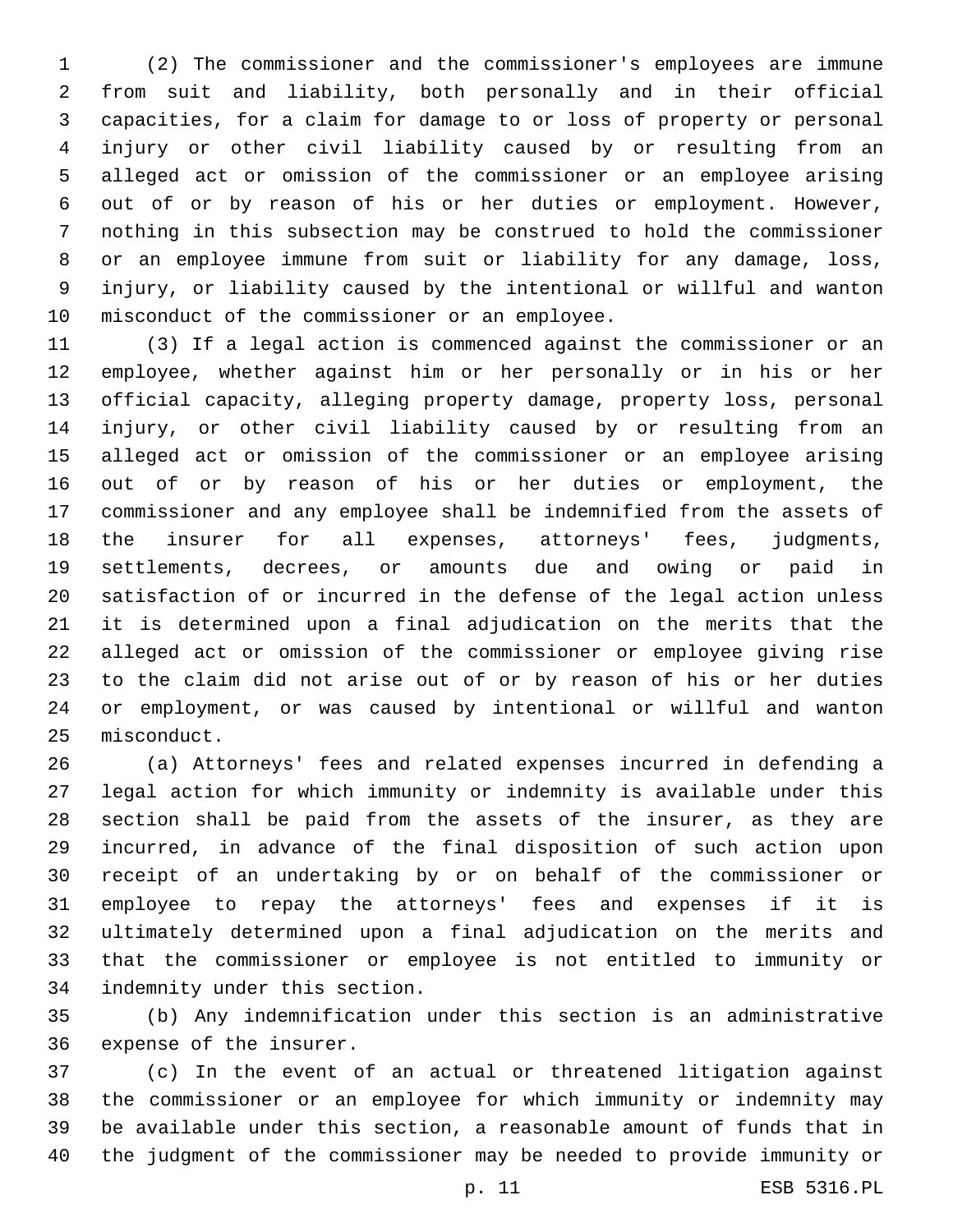indemnity shall be segregated and reserved from the assets of the insurer as security for the payment of indemnity until all applicable statutes of limitation have run or all actual or threatened actions against the commissioner or an employee have been completely and finally resolved, and all obligations of the insurer and the commissioner under this section have been satisfied.

 (d) In lieu of segregation and reserving of funds, the commissioner may obtain a surety bond or make other arrangements that will enable the commissioner to secure fully the payment of all 10 obligations under this section.

 (4) If a legal action against an employee for which indemnity may be available under this section is settled before final adjudication on the merits, the insurer shall pay the settlement amount on behalf of the employee, or indemnify the employee for the settlement amount, 15 unless the commissioner determines:

 (a) That the claim did not arise out of or by reason of the 17 employee's duties or employment; or

 (b) That the claim was caused by the intentional or willful and 19 wanton misconduct of the employee.

 (5) In a legal action in which the commissioner is a defendant, that portion of a settlement relating to the alleged act or omission of the commissioner is subject to the approval of the court before which the delinquency proceeding is pending. The court may not approve that portion of the settlement if it determines:

 (a) That the claim did not arise out of or by reason of the 26 commissioner's duties or employment; or

 (b) That the claim was caused by the intentional or willful and 28 wanton misconduct of the commissioner.

 (6) Nothing in this section removes or limits an immunity, indemnity, benefit of law, right, or defense otherwise available to the commissioner, an employee, or any other person, not an employee under subsection (1)(b) of this section, who is employed by or in the office of the commissioner or otherwise employed by the state.

 (( $(7)$  (a) Subsection (2) of this section applies to any suit based in whole or in part on an alleged act or omission that takes place on or after July 25, 1993.

 (b) No legal action lies against the commissioner or an employee based in whole or in part on an alleged act or omission that took place before July 25, 1993, unless suit is filed and valid service of 40 process is obtained within twelve months after July 25, 1993.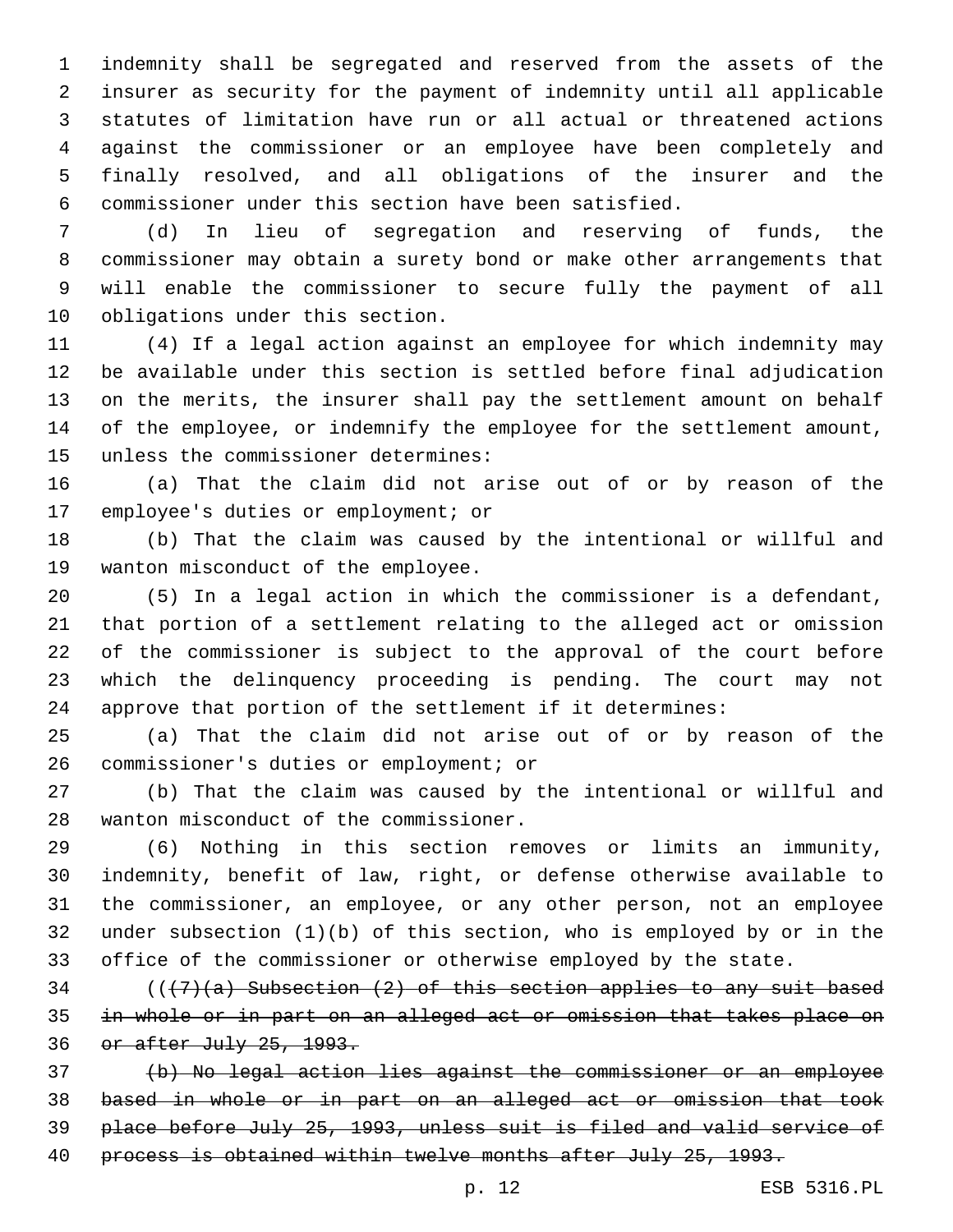1 (c) Subsections  $(3)$ ,  $(4)$ , and  $(5)$  of this section apply to a suit that is pending on or filed after July 25, 1993, without regard to 3 when the alleged act or omission took place.))

 NEW SECTION. **Sec. 20.** RELATING TO GOVERNMENT OPERATIONS & SECURITY. The following sections are decodified:

(1) RCW 29A.04.903 (Effective date—2003 c 111);

(2) RCW 29A.04.905 (Effective date—2004 c 271);

 (3) RCW 35.98.020 (Title, chapter, section headings not part of  $9 \quad \text{law}$ ;

(4) RCW 35.98.050 (Emergency—1965 c 7);10

 (5) RCW 35A.90.030 (Title, chapter, section headings not part of law);

(6) RCW 35A.90.040 (Effective date—1967 ex.s. c 119);

(7) RCW 42.56.901 (Part headings not law—2005 c 274);

(8) RCW 42.56.902 (Effective date—2005 c 274); and

(9) RCW 42.56.903 (Effective date—2006 c 209).

 NEW SECTION. **Sec. 21.** RELATING TO GOVERNMENT OPERATIONS & SECURITY. RCW 35.13A.0301 (Assumption of water-sewer district before July 1, 1999—Limitations) and 1998 c 326 s 3 are each repealed.

 NEW SECTION. **Sec. 22.** RELATING TO HEALTH CARE. RCW 71A.10.805 (Headings in Title 71A RCW not part of law) is decodified.

 NEW SECTION. **Sec. 23.** RELATING TO HEALTH CARE. The following acts or parts of acts are each repealed:

 (1) RCW 41.05.019 (Direct patient-provider primary care practices 25  $-$ Plan) and 2011 1st sp.s.  $\text{c}$  8 s 2;

 (2) RCW 41.05.230 (Multicultural health care technical assistance 27 program) and 1993 c 492 s 272;

 (3) RCW 41.05.655 (School district health benefits—Reports) and 29 2012 2nd sp.s. c 3 s 6;

 (4) RCW 70.22.005 (Transfer of duties to the department of 31 health) and 1989 1st ex.s. c 9 s 246;

 (5) RCW 70.47A.010 (Finding—Intent) and 2007 c 260 s 1 & 2006 c 33 255 s 1;

 (6) RCW 70.47A.020 (Definitions) and 2011 c 287 s 1, 2008 c 143 s 1, 2007 c 260 s 2, & 2006 c 255 s 2;35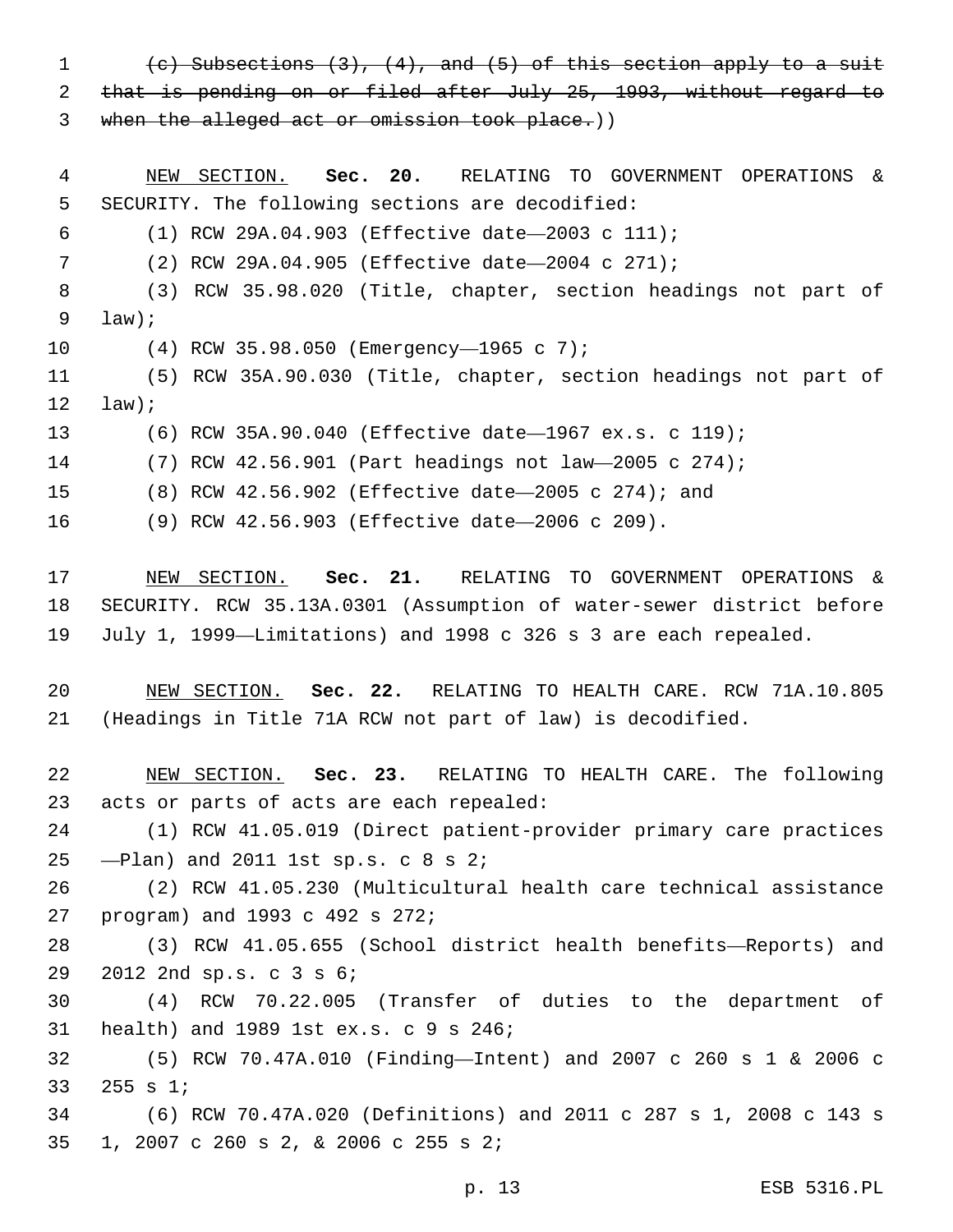(7) RCW 70.47A.030 (Health insurance partnership established— Administrator duties) and 2011 c 287 s 2, 2009 c 257 s 1, 2008 c 143 S 2, 2007 c 259 s 58, & 2006 c 255 s 3; (8) RCW 70.47A.040 (Applications for premium subsidies) and 2009 c 257 s 2, 2008 c 143 s 3, 2007 c 260 s 6, & 2006 c 255 s 4; (9) RCW 70.47A.050 (Enrollment to remain within appropriation) and 2011 c 287 s 3, 2007 c 260 s 12, & 2006 c 255 s 5; (10) RCW 70.47A.060 (Rules) and 2007 c 260 s 13 & 2006 c 255 s 6; (11) RCW 70.47A.070 (Reports) and 2009 c 257 s 3, 2008 c 143 s 4, 10 & 2006 c 255 s 7; (12) RCW 70.47A.080 (Health insurance partnership account) and 12 2007 c 260 s 14 & 2006 c 255 s 8; (13) RCW 70.47A.090 (State children's health insurance program— 14 Federal waiver request) and 2006 c 255 s 9; (14) RCW 70.47A.100 (Health insurance partnership board) and 2007 c  $260$  s  $4;$  (15) RCW 70.47A.110 (Health insurance partnership board—Duties) and 2011 c 287 s 4, 2008 c 143 s 5, & 2007 c 260 s 5; (16) RCW 70.47A.901 (Construction—Chapter applicable to state registered domestic partnerships—2009 c 521) and 2009 c 521 s 152; and (17) RCW 71A.20.190 (Developmental disability service system task force) and 2015 c 225 s 111 & 2011 1st sp.s. c 30 s 8. **Sec. 24.** RCW 43.70.900 and 2015 1st sp.s. c 4 s 31 are each 25 amended to read as follows: SECTION 23 CONFORMING AMENDMENT. All references to the secretary or department of social and health services in the Revised Code of Washington shall be construed to mean the secretary or department of

 health when referring to the functions transferred in RCW 43.70.080, 30 18.104.005, 70.08.005,  $(70.22.005, 70.24.005, 70.40.005,$ 31 70.41.005, and 70.54.005.

 NEW SECTION. **Sec. 25.** RELATING TO HIGHER EDUCATION. The following acts or parts of acts are each repealed: (1) RCW 28B.65.010 (Legislative findings) and 1983 1st ex.s. c 72 s  $2;$ (2) RCW 28B.65.020 (Definitions) and 1983 1st ex.s. c 72 s 3;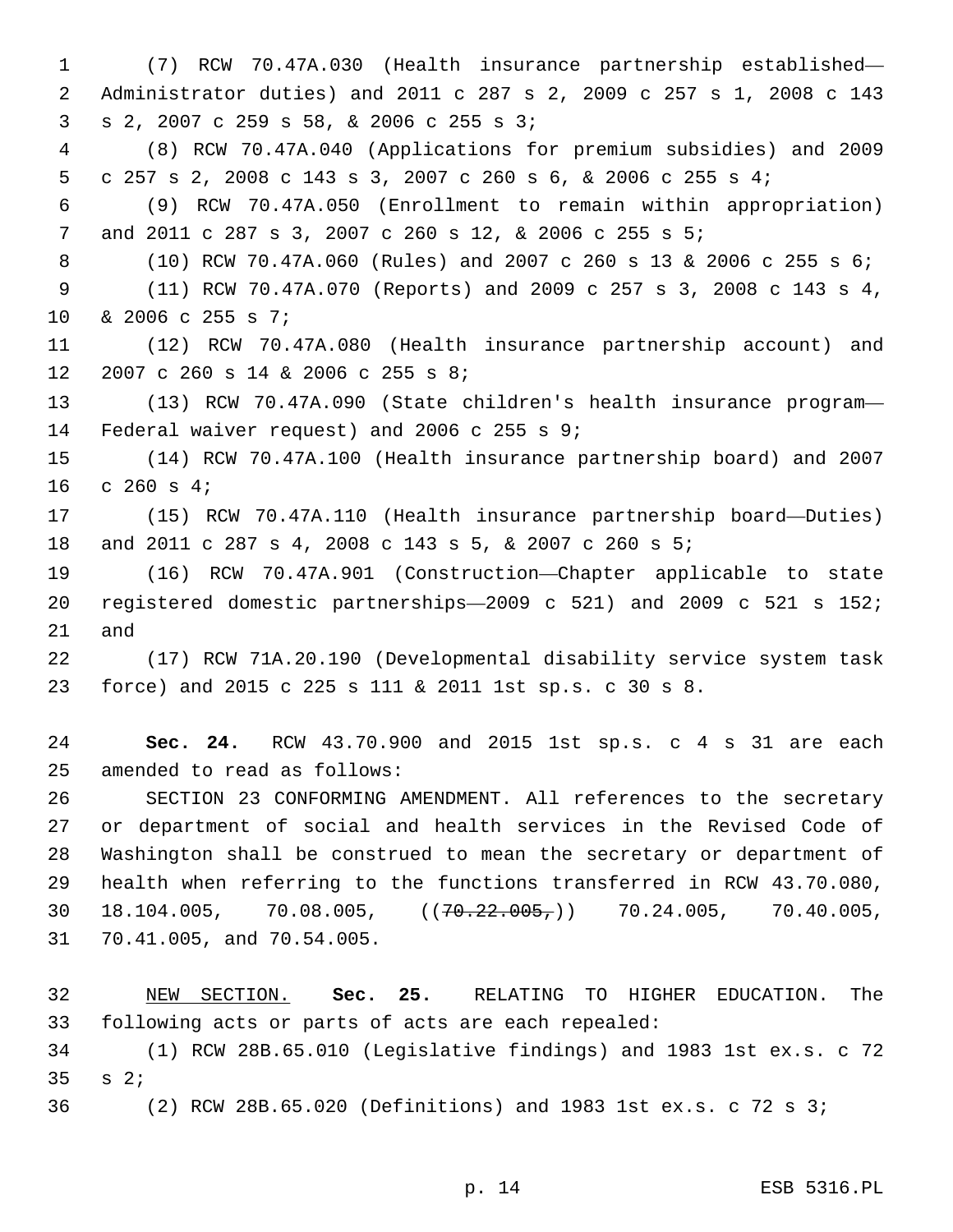(3) RCW 28B.65.030 (Washington state high-technology education and training program established—Goals) and 1983 1st ex.s. c 72 s 4; (4) RCW 28B.65.040 (Washington high-technology coordinating board created—Members—Travel expenses) and 2012 c 229 s 539 & 1995 c 399 s 5 29; (5) RCW 28B.65.050 (Board—Duties—Rules—Termination of board) and 2012 c 229 s 540, 1998 c 245 s 22, & 1995 c 399 s 30; (6) RCW 28B.65.060 (Board—Staff support) and 1995 c 399 s 31, 1985 c 381 s 3, & 1983 1st ex.s. c 72 s 7;9 (7) RCW 28B.65.070 (Board—Solicitation of private and federal 11 support, gifts, conveyances, etc.) and 1983 1st ex.s. c 72 s 8; (8) RCW 28B.65.080 (Consortium and baccalaureate degree training programs—Board recommendations—Requirements—Coordination) and 1983 14 1st ex.s. c 72 s 9; (9) RCW 28B.65.110 (Statewide off-campus telecommunications system—Establishment by Washington State University for education in 17 high-technology fields); (10) RCW 28B.65.900 (Short title—1983 1st ex.s. c 72) and 1983 19 1st ex.s. c 72 s 1; and

 (11) RCW 28B.65.905 (Effective date—1983 1st ex.s. c 72) and 1983 21 1st ex.s. c 72 s 18.

 NEW SECTION. **Sec. 26.** RELATING TO HUMAN SERVICES, MENTAL HEALTH & HOUSING. The following sections are decodified:

 (1) RCW 10.77.900 (Savings—Construction—1973 1st ex.s. c 117); (2) RCW 10.77.920 (Chapter successor to chapter 10.76 RCW); (3) RCW 10.77.930 (Effective date—1973 1st ex.s. c 117); (4) RCW 71.05.910 (Construction—1973 1st ex.s. c 142); (5) RCW 71.05.920 (Section headings not part of the law); (6) RCW 71.05.930 (Effective date—1973 1st ex.s. c 142); (7) RCW 71.24.900 (Effective date—1967 ex.s. c 111); (8) RCW 71.34.901 (Effective date—1985 c 354); (9) RCW 74.14B.900 (Captions); and32 (10) RCW 74.18.903 (Effective dates—1983 c 194).

 NEW SECTION. **Sec. 27.** RELATING TO HUMAN SERVICES, MENTAL HEALTH & HOUSING. The following acts or parts of acts are each repealed: (1) RCW 2.56.031 (Juvenile offender information—Plan) and 2010 1st sp.s. c 7 s 61 & 1993 c 415 s 2;37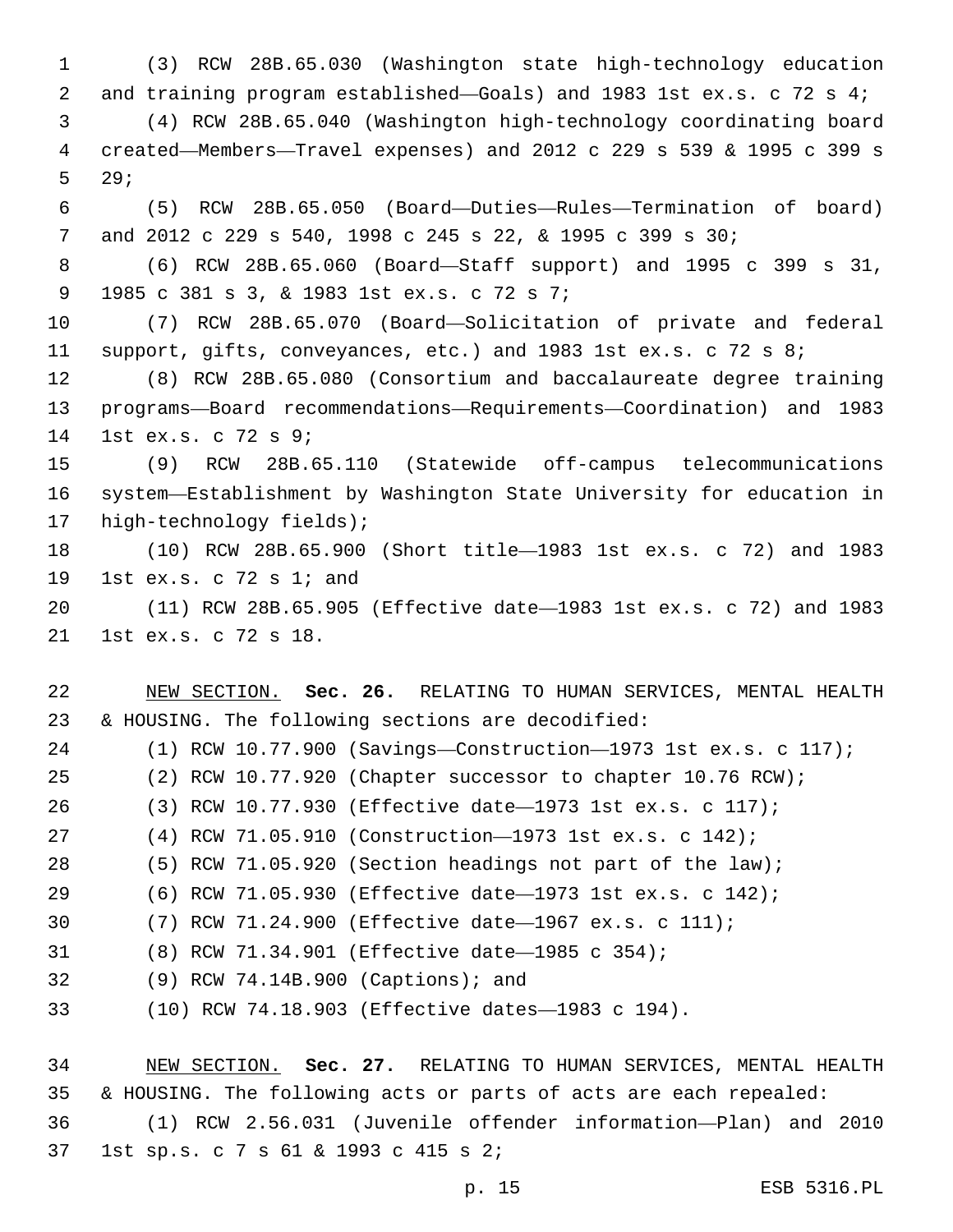(2) RCW 10.77.810 (Joint legislative audit and review committee assessment—Report) and 2012 c 256 s 9;2 (3) RCW 10.77.820 (Washington state institute for public policy study—Report) and 2012 c 256 s 10;4 (4) RCW 71.24.055 (Children's mental health services—Children's access to care standards and benefit package—Recommendations to legislature) and 2014 c 225 s 47 & 2007 c 359 s 4;7 (5) RCW 74.12.901 (Federal waivers and legislation—1994 c 299) 9 and 1994 c 299 s 39; (6) RCW 74.12A.030 (Federal waiver—Governor to seek) and 1993 c  $312 s 12;$  and (7) RCW 74.13.017 (Accreditation—Completion date) and 2003 c 207 13 s 8 & 2001 c 265 s 2. NEW SECTION. **Sec. 28.** RELATING TO LAW & JUSTICE. The following sections are decodified:

(1) RCW 5.45.920 (Repeal of inconsistent provisions); and

 (2) RCW 46.61.990 (Recodification of sections—Organization of 18 chapter—Construction).

 NEW SECTION. **Sec. 29.** RELATING TO LAW & JUSTICE. The following acts or parts of acts are each repealed:

 (1) RCW 2.56.250 (Revocation of concealed pistol licenses— Information transmittal—Work group) and 2010 c 274 s 601;

 (2) RCW 9.04.040 (Advertising cures of lost sexual potency— 24 Evidence) and c  $168$  s  $2i$  and

(3) RCW 26.50.800 (Recidivism study) and 2012 c 223 s 10.

 NEW SECTION. **Sec. 30.** RELATING TO LAW & JUSTICE. RCW 42.32.030 is recodified as a section in chapter 42.30 RCW.

 **Sec. 31.** RCW 29A.04.510 and 2003 c 111 s 149 are each amended to read as follows:29

 SECTION 30 CONFORMING AMENDMENT. (1) The Washington state election administration and certification board is established and has the responsibilities and authorities prescribed by this chapter. 33 The board is composed of the following members:

(a) The secretary of state or the secretary's designee;

(b) The state director of elections or the director's designee;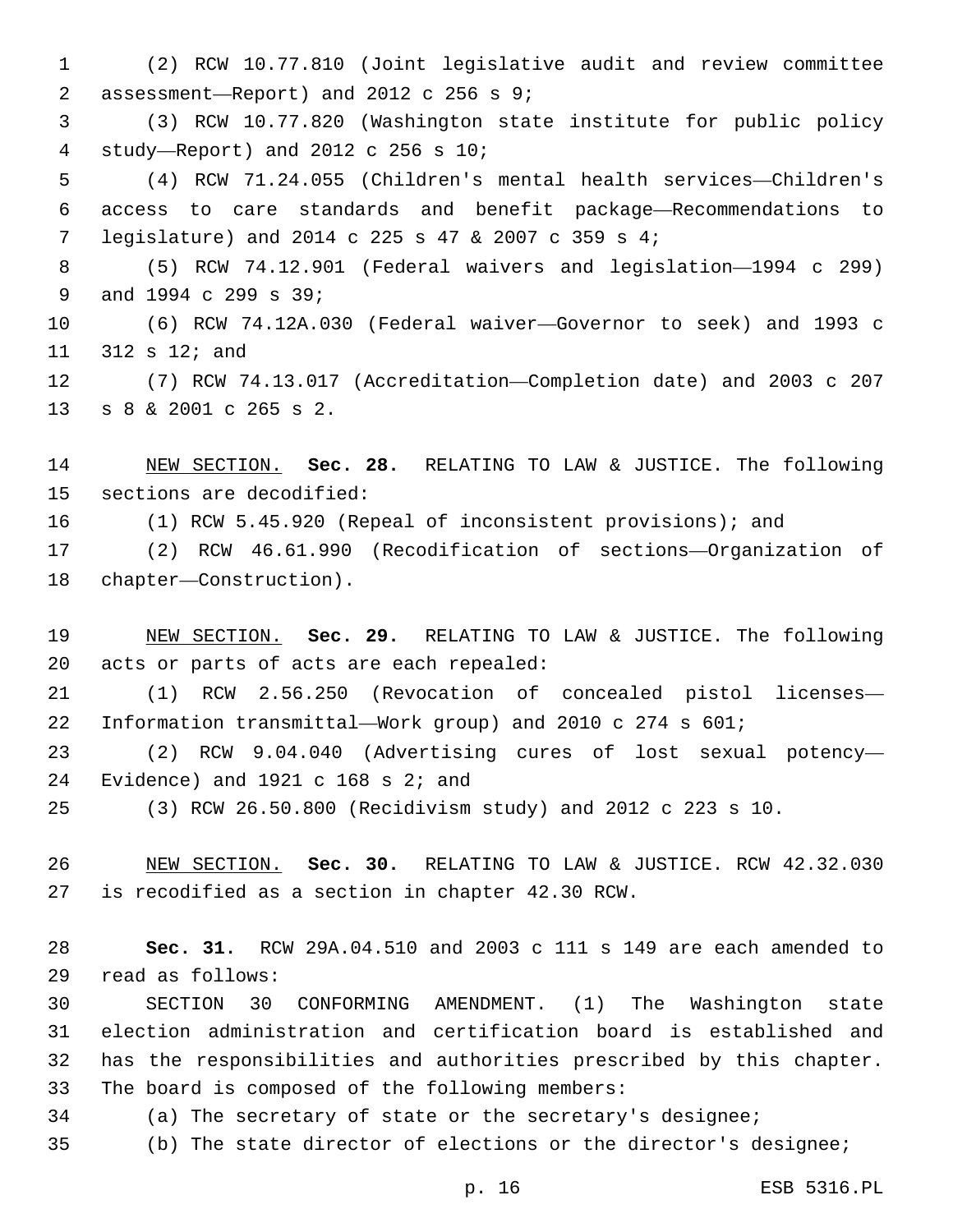(c) Four county auditors appointed by the Washington state association of county auditors or their alternates who are county auditors designated by the association to serve as such alternates, each appointee and alternate to serve at the pleasure of the 5 association;

 (d) One member from each of the two largest political party caucuses of the house of representatives designated by and serving at 8 the pleasure of the legislative leader of the respective caucus;

 (e) One member from each of the two largest political party caucuses of the senate designated by and serving at the pleasure of the legislative leader of the respective caucus; and

 (f) One representative from each major political party, designated by and serving at the pleasure of the chair of the party's 14 state central committee.

 (2) The board shall elect a chair from among its number; however, neither the secretary of state nor the state director of elections nor their designees may serve as the chair of the board. A majority of the members appointed to the board constitutes a quorum for conducting the business of the board. Chapter 42.30 RCW, the Open Public Meetings Act, and RCW 42.32.030 (as recodified by this act) regarding minutes of meetings, apply to the meetings of the board.

 (3) Members of the board shall serve without compensation. The secretary of state shall reimburse members of the board, other than those who are members of the legislature, for travel expenses in accordance with RCW 43.03.050 and 43.03.060. Members of the board who are members of the legislature shall be reimbursed as provided in 27 chapter 44.04 RCW.

 **Sec. 32.** RCW 35A.39.010 and 1995 c 21 s 2 are each amended to read as follows:29

 SECTION 30 CONFORMING AMENDMENT. Every code city shall keep a journal of minutes of its legislative meetings with orders, resolutions and ordinances passed, and records of the proceedings of any city department, division or commission performing quasi-judicial functions as required by ordinances of the city and general laws of the state and shall keep such records open to the public as required by RCW 42.32.030 (as recodified by this act) and shall keep and preserve all public records and publications or reproduce and destroy the same as provided by Title 40 RCW. Each code city may duplicate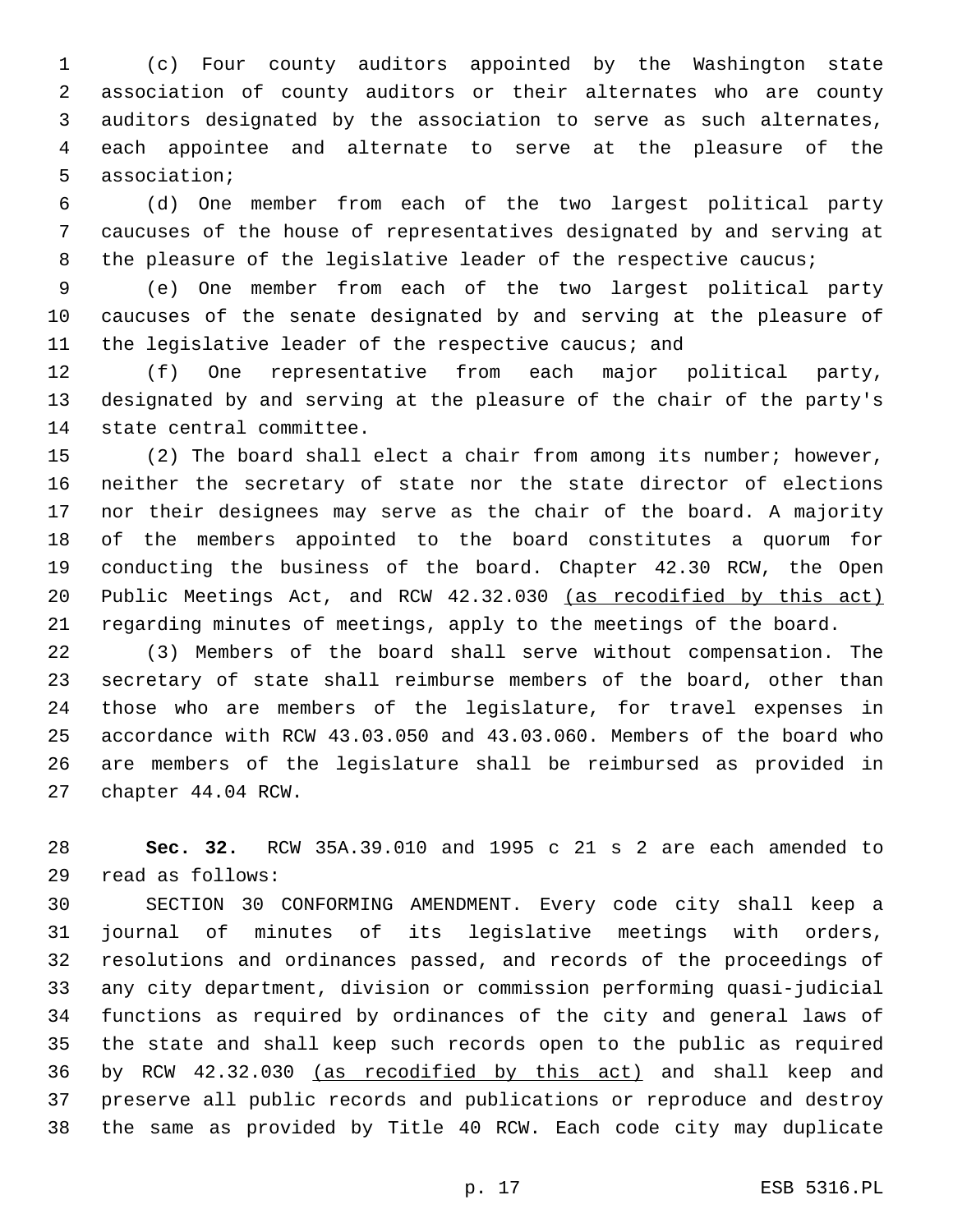and sell copies of its ordinances at fees reasonably calculated to 2 defray the cost of such duplication and handling.

 **Sec. 33.** RCW 44.05.080 and 2011 c 60 s 42 are each amended to 4 read as follows:

 SECTION 30 CONFORMING AMENDMENT. In addition to other duties prescribed by law, the commission shall:6

 (1) Adopt rules pursuant to the Administrative Procedure Act, chapter 34.05 RCW, to carry out the provisions of Article II, section 43 of the state Constitution and of this chapter, which rules shall provide that three voting members of the commission constitute a quorum to do business, and that the votes of three of the voting members are required for any official action of the commission;

 (2) Act as the legislature's recipient of the final redistricting 14 data and maps from the United States Bureau of the Census;

 (3) Comply with requirements to disclose and preserve public records as specified in chapters 40.14 and 42.56 RCW;

 (4) Hold open meetings pursuant to the open public meetings act, 18 chapter 42.30 RCW;

 (5) Prepare and disclose its minutes pursuant to RCW 42.32.030 20 (as recodified by this  $act$ );

(6) Be subject to the provisions of RCW 42.17A.700;

 (7) Prepare and publish a report with the plan; the report will be made available to the public at the time the plan is published. The report will include but will not be limited to: (a) The population and percentage deviation from the average district population for every district; (b) an explanation of the criteria used in developing the plan with a justification of any deviation in a district from the average district population; (c) a map of all the districts; and (d) the estimated cost incurred by the counties for 30 adjusting precinct boundaries.

 NEW SECTION. **Sec. 34.** RELATING TO NATURAL RESOURCES & PARKS. The following sections are decodified:

(1) RCW 77.15.902 (Savings-1998 c 190);

(2) RCW 77.50.900 (Purpose—2000 c 107);34

(3) RCW 77.65.900 (Effective date—1989 c 316); and

 (4) RCW 77.105.900 (Effective date—1993 sp.s. c 2 §§ 7, 60, 80, 37 and 82-100).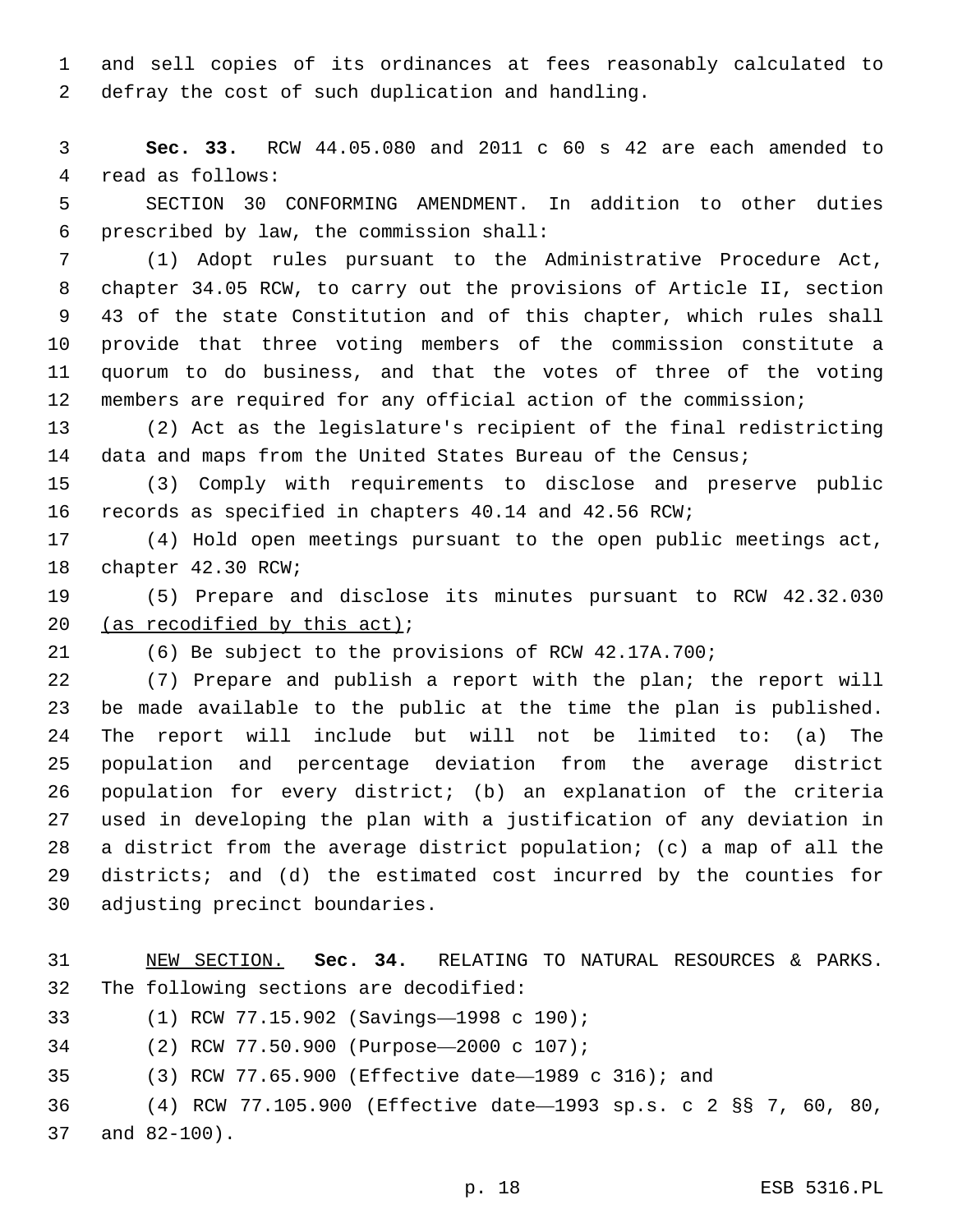NEW SECTION. **Sec. 35.** RELATING TO NATURAL RESOURCES & PARKS. The following acts or parts of acts are each repealed: (1) RCW 43.30.8351 (Progress report) and 2009 c 163 s 3; (2) RCW 76.01.080 (Lacey compound—Light industrial facilities/ 5 land—Sale or exchange) and 2001 c 189 s 1; (3) RCW 76.01.090 (Proposal for exchange or sale—Lacey compound 7 site) and 2001 c 189 s 2; (4) RCW 76.09.380 (Report to the legislature—Emergency rules— 9 Permanent rules) and 1999 sp.s. c 4 s 205; (5) RCW 77.12.605 (Whidbey Island game farm—Sale of property) and 11 1999 c 205 s 1; (6) RCW 77.12.710 (Game fish production—Double by year 2000) and 1998 c 245 s 159, 1995 c 399 s 208, 1993 sp.s. c 2 s 70, & 1990 c 110 14 s 2; (7) RCW 79A.20.005 (Findings) and 1992 c 153 s 2; (8) RCW 79A.20.010 (Definitions) and 1992 c 153 s 3; (9) RCW 79A.20.030 (Allocation and distribution of moneys) and 18 1994 c 264 s 30 & 1992 c 153 s 5; and (10) RCW 79A.20.900 (Short title) and 1992 c 153 s 1. **Sec. 36.** RCW 77.125.040 and 2001 c 86 s 4 are each amended to

21 read as follows:

 RELATING TO NATURAL RESOURCES & PARKS. Rules to implement this chapter shall be adopted no sooner than thirty days following the end 24 of the 2002 regular legislative session. ((The director shall provide 25 a written report to the appropriate legislative committees by January 1,  $2003$ , on the progress of the program.)

 NEW SECTION. **Sec. 37.** RELATING TO TRADE & ECONOMIC DEVELOPMENT. The following sections are decodified:

 (1) RCW 43.31A.400 (Economic assistance authority abolished— 30 Transfer of duties to department of revenue);

(2) RCW 43.63A.902 (Headings—1984 c 125); and31

(3) RCW 43.63A.903 (Effective date—1984 c 125).

 NEW SECTION. **Sec. 38.** RELATING TO TRADE & ECONOMIC DEVELOPMENT. The following acts or parts of acts are each repealed:

 (1) RCW 43.31.088 (Business assistance center—ISO-9000 quality standards) and 1994 c 140 s 2;36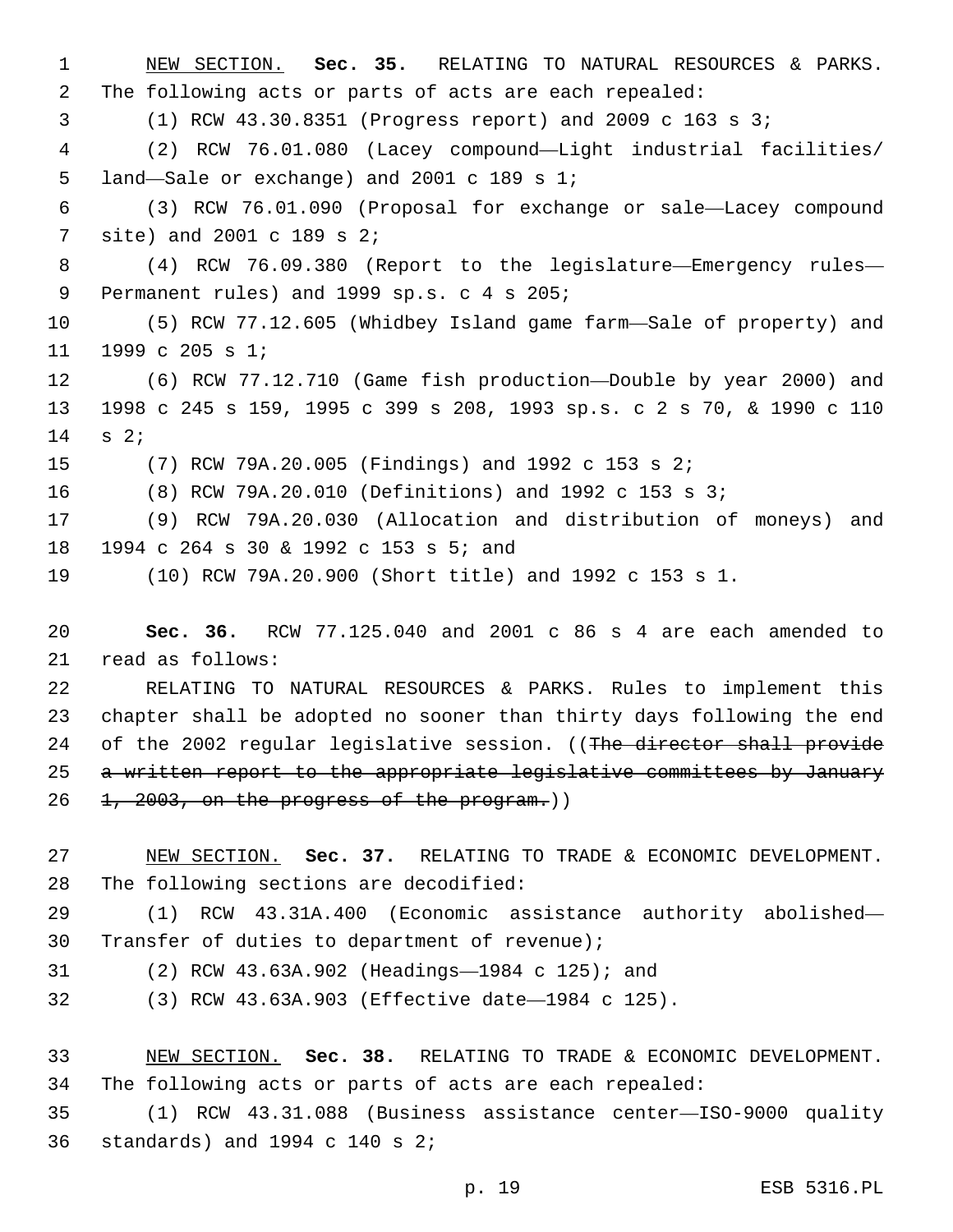(2) RCW 43.31.522 (Marketplace program—Definitions) and 2009 c 565 s 29, 2005 c 136 s 17, 1993 c 280 s 46, 1990 c 57 s 2, & 1989 c 3 417 s 2; (3) RCW 43.31.524 (Marketplace program—Generally) and 1993 c 280 5 s 47, 1990 c 57 s 3, & 1989 c 417 s 3; (4) RCW 43.31.800 (State international trade fairs—"Director" defined) and 2009 c 565 s 30, 1993 c 280 s 52, 1987 c 195 s 4, & 1965 8 c 148 s 2; (5) RCW 43.31.805 (State trade fair fund) and 1998 c 345 s 3; (6) RCW 43.31.810 (State international trade fairs—State aid eligibility requirements) and 1987 c 195 s 5, 1975 1st ex.s. c 292 s 12 3, & 1965 c 148 s 3; (7) RCW 43.31.820 (State international trade fairs—Application for funds) and 1987 c 195 s 6, 1975 1st ex.s. c 292 s 4, & 1965 c 148 15 s 4; (8) RCW 43.31.830 (State international trade fairs—Certification of fairs—Allotments—Division and payment from state trade fair fund) and 1993 c 280 s 53, 1987 c 195 s 7, 1975 1st ex.s. c 292 s 5, & 1965 19 c 148 s 5; (9) RCW 43.31.832 (State trade fairs—Transfer of surplus funds in state trade fair fund to general fund—Expenditure) and 1985 c 466 s 34, 1981 2nd ex.s. c 2 s 1, 1975 1st ex.s. c 292 s 8, & 1972 ex.s. c 23 s 2; (10) RCW 43.31.833 (State trade fairs—Transfer of surplus funds in state trade fair fund to general fund—Construction) and 1987 c 195 s 8, 1985 c 466 s 35, & 1972 ex.s. c 93 s 3;26 (11) RCW 43.31.834 (State trade fairs—Transfer of surplus funds in state trade fair fund to general fund—Construction) and 1985 c 466 s 36 & 1972 ex.s. c 93 s 4;29 (12) RCW 43.31.840 (State international trade fairs—Post audit of participating fairs—Reports) and 1993 c 280 s 54, 1975 1st ex.s. c 32 292 s 6, & 1965 c 148 s 6; (13) RCW 43.31.850 (State international trade fairs—State international trade fair defined) and 1987 c 195 s 9, 1975 1st ex.s. c 292 s 7, & 1965 c 148 s 8;35 (14) RCW 43.374.005 (Finding—Intent—Purpose) and 2010 1st sp.s. 37 c 13 s  $1$ ; and (15) RCW 43.374.020 (Washington global health technologies and product development account) and 2010 1st sp.s. c 13 s 3.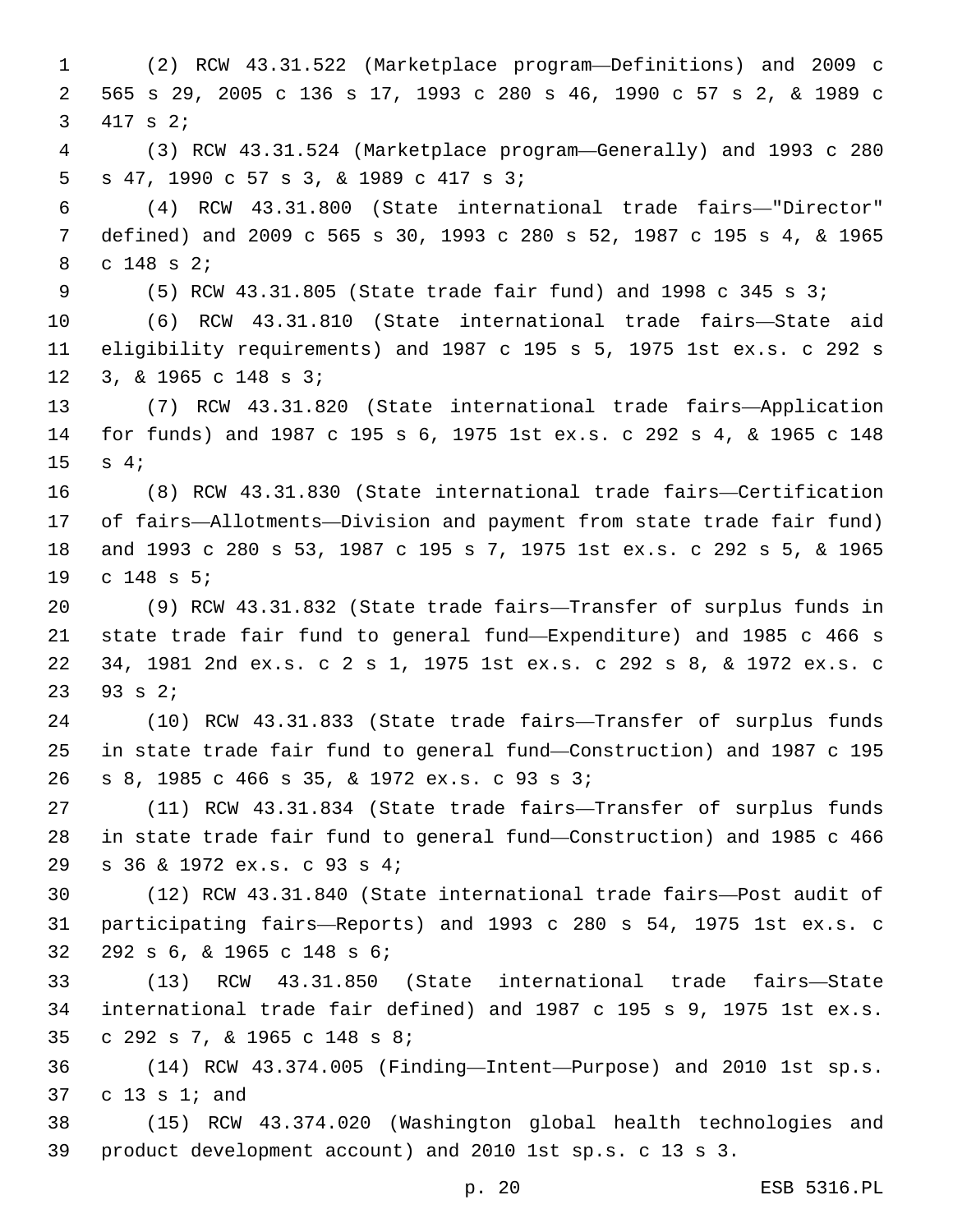NEW SECTION. **Sec. 39.** RELATING TO TRANSPORTATION. The following acts or parts of acts are each repealed: (1) RCW 47.01.141 (Biennial report) and 1987 c 505 s 49, 1984 c 7 s 75, 1977 c 75 s 68, & 1973 2nd ex.s. c 12 s 1;4 (2) RCW 47.01.321 (Skills bank—Report) and 2003 c 363 s 203; (3) RCW 47.01.350 (Ferry grant program) and 2008 c 45 s 1, 2007 c 223 s 2, & 2006 c 332 s 4;7 (4) RCW 47.01.360 (Backup plan for passenger-only ferry service 9 between Vashon and Seattle) and 2006 c 332 s 6; (5) RCW 47.01.400 (Alaskan Way viaduct, Seattle Seawall, and state route No. 520 improvements—Expert review panel—Governor's 12 finding) and 2006 c 311 s 28; (6) RCW 47.01.405 (State route No. 520 improvements—Project 14 impact plan—Mediator, duties) and 2007 c 517 s 2; (7) RCW 47.01.406 (State route No. 520 improvements—Review of 16 project design plans—Goals) and 2007 c 517 s 3; (8) RCW 47.01.410 (State route No. 520 improvements—Multimodal 18 transportation plan) and 2007 c 517 s 6; (9) RCW 47.01.418 (State route No. 520 improvements—Work group, 20 subgroups—Corridor projects) and 2009 c 472 s ; (10) RCW 47.60.645 (Passenger ferry account) and 2009 c 8 s 504, 2008 c 45 s 2, 2006 c 332 s 1, & 1995 2nd sp.s. c 14 s 558; (11) RCW 47.78.010 (High capacity transportation account) and 1997 c 457 s 513, 1991 sp.s. c 13 ss 66, 121, 1990 c 43 s 47, & 1987 25 c s 1; (12) RCW 82.44.180 (Transportation fund—Deposits and 27 distributions) and 2013 c 251 s  $9:27$  (13) RCW 82.80.040 (Street utility—Establishment) and 1991 c 141 s  $1;$  (14) RCW 82.80.050 (Street utility—Charges, credits) and 2006 c 31 301 s 5, 2000 c 103 s 21, & 1991 c 141 s 2; and (15) RCW 82.80.060 (Use of other proceeds by utility) and 1991 c 33 141 s 3.

 **Sec. 40.** RCW 46.18.060 and 2016 c 36 s 4, 2016 c 16 s 4, and 2016 c 15 s 4 are each reenacted and amended to read as follows: RELATING TO TRANSPORTATION. (1) The department must review and either approve or reject special license plate applications submitted 38 by sponsoring organizations.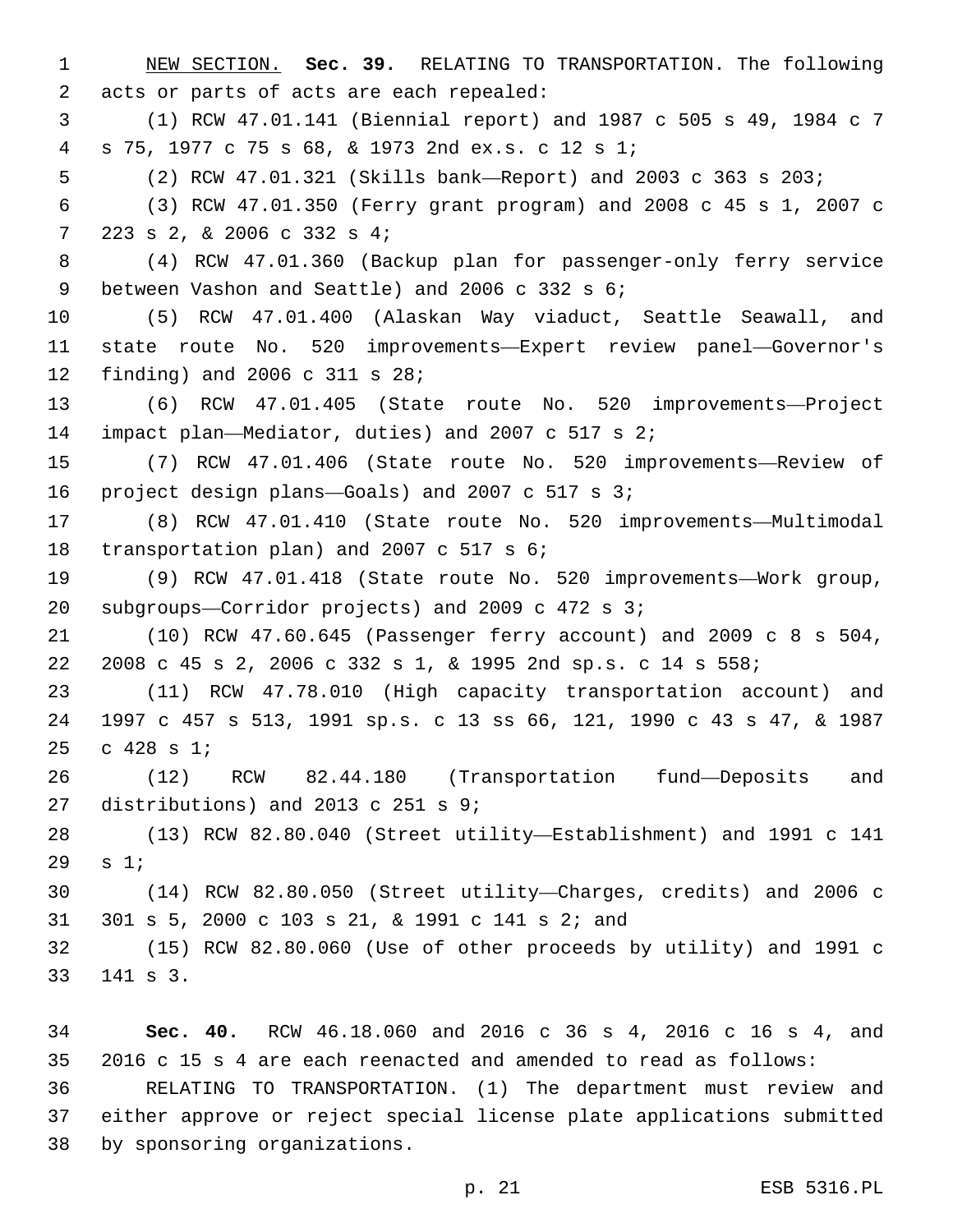(2) Duties of the department include, but are not limited to, the 2 following:

 (a) Review and approve the annual financial reports submitted by sponsoring organizations with active special license plate series and present those annual financial reports to the joint transportation committee;6

 (b) Report annually to the joint transportation committee on the special license plate applications that were considered by the 9 department;

 (c) Issue approval and rejection notification letters to sponsoring organizations, the executive committee of the joint transportation committee, and the legislative sponsors identified in each application. The letters must be issued within seven days of 14 making a determination on the status of an application; and

 (d) Review annually the number of plates sold for each special license plate series created after January 1, 2003. The department may submit a recommendation to discontinue a special plate series to the executive committee of the joint transportation committee.

19 (((43) In order to assess the effects and impact of the proliferation of special license plates, the legislature declares a temporary moratorium on the issuance of any additional plates until 22 July 1, 2015. During this period of time, the department is 23 prohibited from accepting, reviewing, processing, or approving any applications. Additionally, a special license plate may not be enacted by the legislature during the moratorium, unless the proposed license plate has been approved by the former special license plate 27 review board before February 15, 2005.

 (4) The limitations under subsection (3) of this section do not 29 apply to the following special license plates:

(a) 4-H license plates created under RCW 46.18.200;

 (b) Breast cancer awareness license plates created under RCW  $32 \quad 46.18.200 \div$ 

(c) Gold star license plates created under RCW 46.18.245;

(d) Music Matters license plates created under RCW 46.18.200;

(e) Seattle Seahawks license plates created under RCW 46.18.200;

 (f) Seattle Sounders FC license plates created under RCW  $37 \quad 46.18.200 \div$ 

38 (g) Seattle University license plates created under RCW  $39 \quad 46.18.200 \div$ 

40 (h) State flower license plates created under RCW 46.18.200;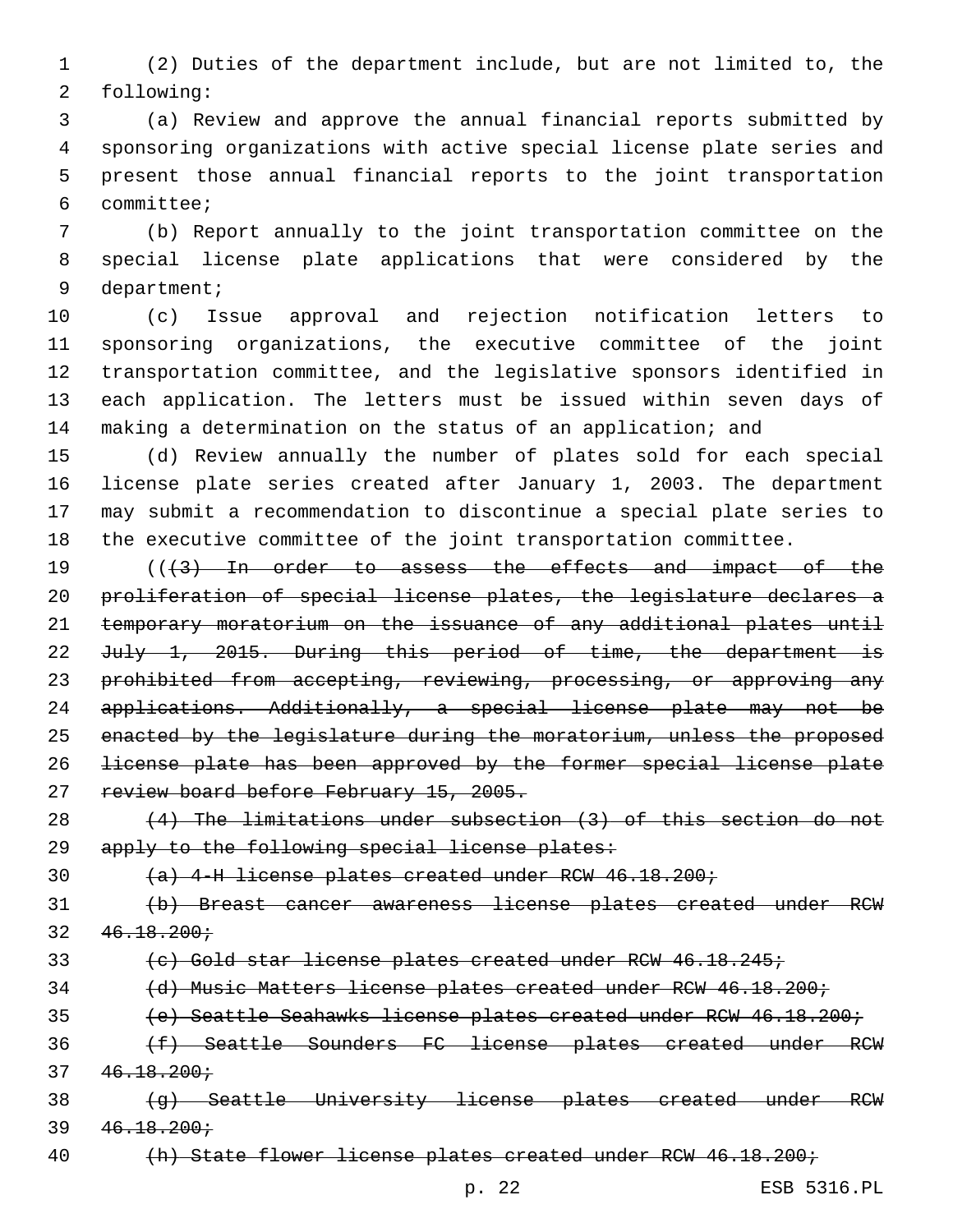(i) Volunteer firefighter license plates created under RCW  $2 \frac{46.18.200 \div \sqrt{10}}{200 \div \sqrt{10}}$ 

3 (i) Washington farmers and ranchers license plates created under RCW 46.18.200;

 (k) Washington state wrestling license plates created under RCW  $6 \quad 46.18.200 \div$ 

 (l) Washington tennis license plates created under RCW  $8 \left( 46.18.200 \cdot \right)$ 

 **Sec. 41.** RCW 47.06.110 and 2005 c 319 s 124 are each amended to 10 read as follows:

 SECTION 39 CONFORMING AMENDMENT. The state-interest component of the statewide multimodal transportation plan shall include a state 13 public transportation plan that:

 (1) Articulates the state vision of an interest in public transportation and provides quantifiable objectives, including 16 benefits indicators;

 (2) Identifies the goals for public transit and the roles of federal, state, regional, and local entities in achieving those 19 qoals;

 (3) Recommends mechanisms for coordinating state, regional, and 21 local planning for public transportation;

 (4) Recommends mechanisms for coordinating public transportation 23 with other transportation services and modes;

 (5) Recommends criteria, consistent with the goals identified in 25 subsection (2) of this section ((and with RCW 82.44.180 (2) and  $(3)$ )), for existing federal authorizations administered by the 27 department to transit agencies; and

 (6) Recommends a statewide public transportation facilities and equipment management system as required by federal law.

 In developing the state public transportation plan, the department shall involve local jurisdictions, public and private providers of transportation services, nonmotorized interests, and state agencies with an interest in public transportation, including 34 but not limited to the departments of ((community, trade, and economic development)) commerce, social and health services, and ecology, the office of the superintendent of public instruction, the office of the governor, and the office of financial management.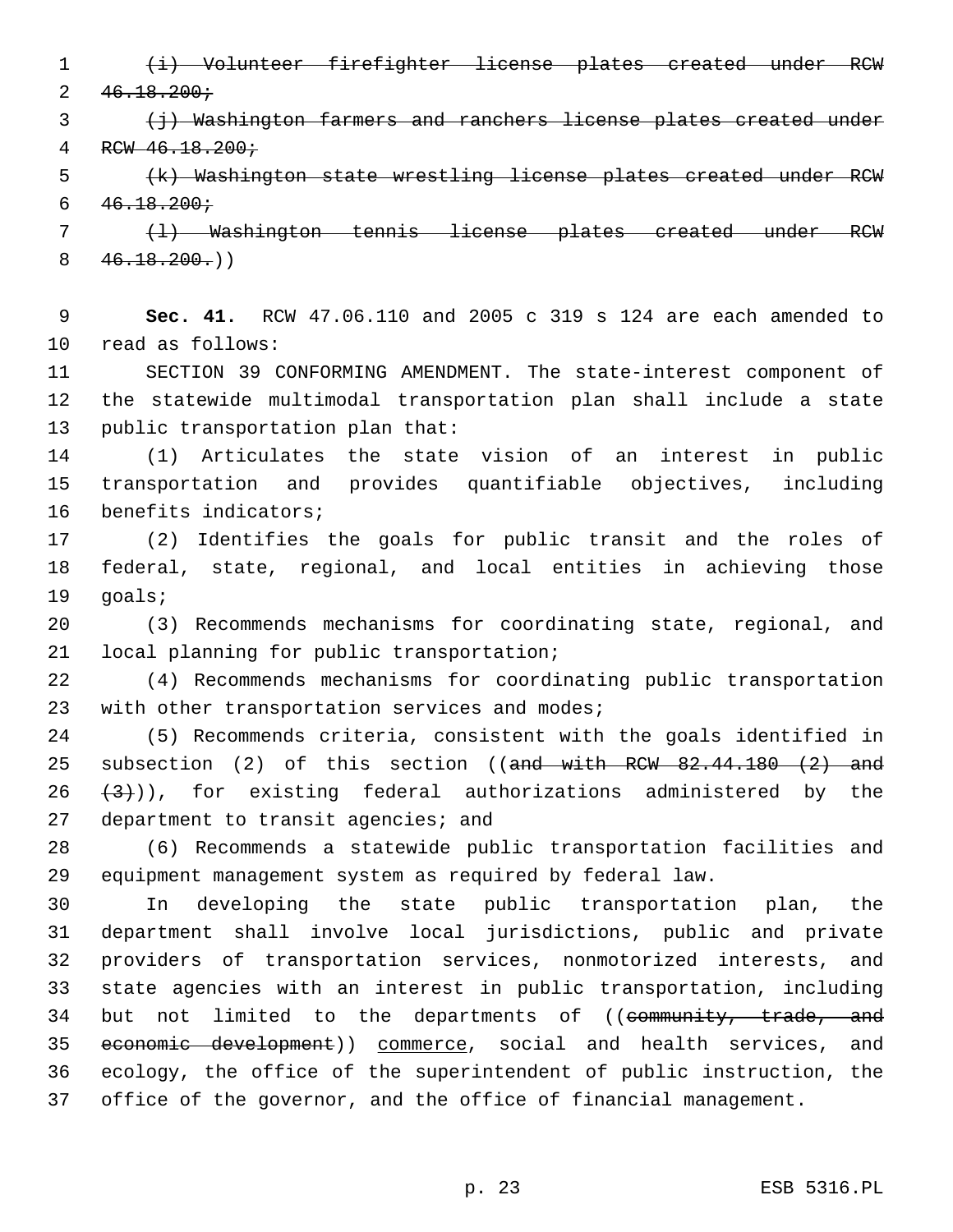The department shall submit to the senate and house transportation committees by December 1st of each year, reports 3 summarizing the plan's progress.

 **Sec. 42.** RCW 82.42.090 and 1995 c 170 s 1 are each amended to 5 read as follows:

 SECTION 39 CONFORMING AMENDMENT. All moneys collected by the director from the aircraft fuel excise tax as provided in RCW 82.42.020 shall be transmitted to the state treasurer and shall be credited to the aeronautics account hereby created in the 10 ((transportation fund of the)) state treasury. Moneys collected from the consumer or user of aircraft fuel from either the use tax imposed by RCW 82.12.020 or the retail sales tax imposed by RCW 82.08.020 shall be transmitted to the state treasurer and credited to the state 14 general fund.

 **Sec. 43.** RCW 82.80.070 and 2005 c 319 s 139 are each amended to 16 read as follows:

 SECTION 39 CONFORMING AMENDMENT. (1) The proceeds collected pursuant to the exercise of the local option authority of RCW 19 82.80.010( $(\frac{1}{7})$ ) and 82.80.030( $(\frac{1}{7})$  and 82.80.050)) (hereafter called "local option transportation revenues") shall be used for transportation purposes only, including but not limited to the following: The operation and preservation of roads, streets, and other transportation improvements; new construction, reconstruction, and expansion of city streets, county roads, and state highways and other transportation improvements; development and implementation of public transportation and high capacity transit improvements and programs; and planning, design, and acquisition of right-of-way and sites for such transportation purposes. The proceeds collected from excise taxes on the sale, distribution, or use of motor vehicle fuel and special fuel under RCW 82.80.010 shall be used exclusively for "highway purposes" as that term is construed in Article II, section 32 40 of the state Constitution.

 (2) The local option transportation revenues shall be expended for transportation uses consistent with the adopted transportation and land use plans of the jurisdiction expending the funds and consistent with any applicable and adopted regional transportation 37 plan for metropolitan planning areas.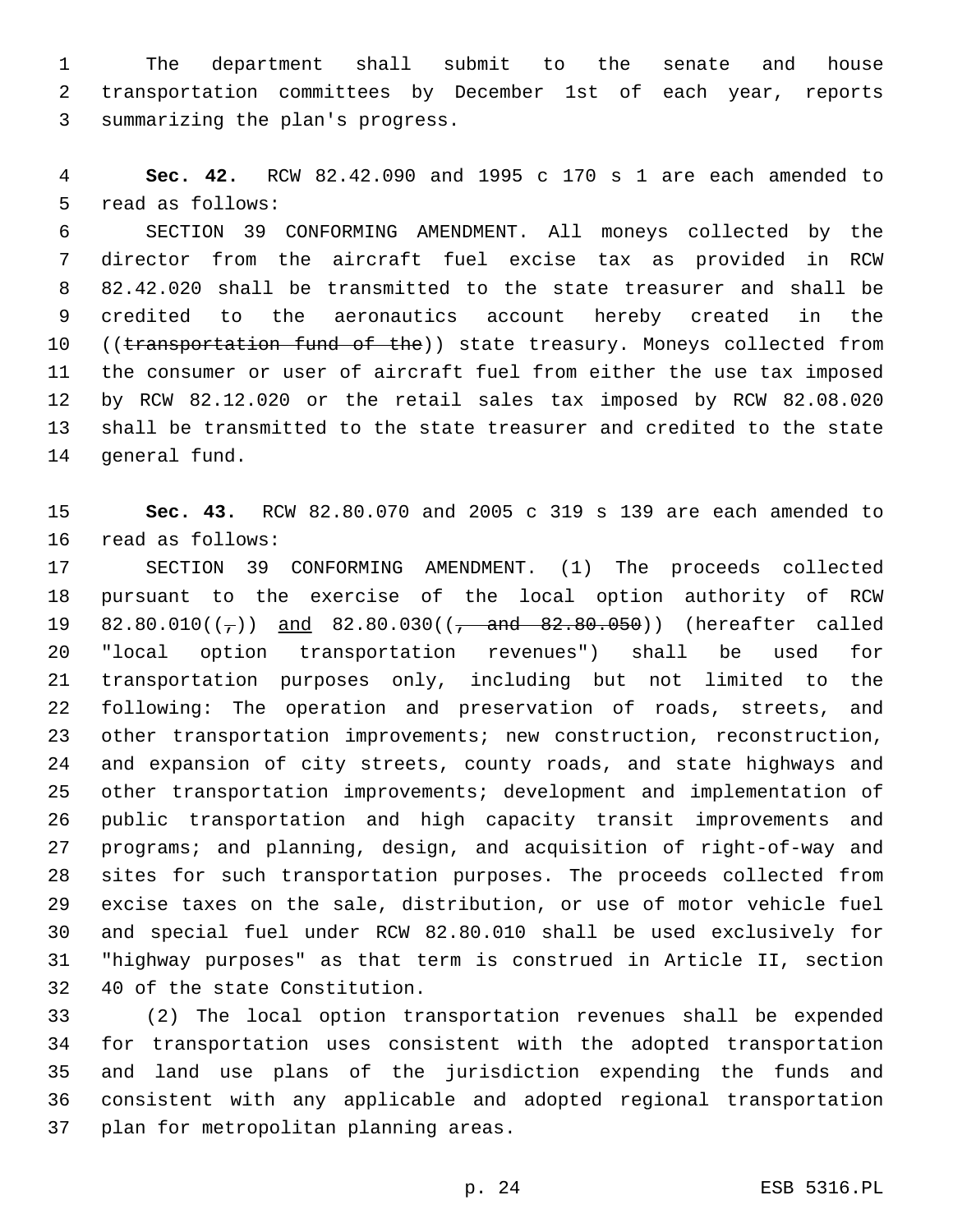(3) Each local government with a population greater than eight thousand that levies or expends local option transportation funds, is also required to develop and adopt a specific transportation program 4 that contains the following elements:

 (a) The program shall identify the geographic boundaries of the entire area or areas within which local option transportation 7 revenues will be levied and expended.

 (b) The program shall be based on an adopted transportation plan for the geographic areas covered and shall identify the proposed operation and construction of transportation improvements and services in the designated plan area intended to be funded in whole or in part by local option transportation revenues and shall identify 13 the annual costs applicable to the program.

 (c) The program shall indicate how the local transportation plan is coordinated with applicable transportation plans for the region 16 and for adjacent jurisdictions.

 (d) The program shall include at least a six-year funding plan, updated annually, identifying the specific public and private sources and amounts of revenue necessary to fund the program. The program shall include a proposed schedule for construction of projects and expenditure of revenues. The funding plan shall consider the additional local tax revenue estimated to be generated by new development within the plan area if all or a portion of the additional revenue is proposed to be earmarked as future appropriations for transportation improvements in the program.

 (4) Local governments with a population greater than eight thousand exercising the authority for local option transportation funds shall periodically review and update their transportation program to ensure that it is consistent with applicable local and regional transportation and land use plans and within the means of 31 estimated public and private revenue available.

 (5) In the case of expenditure for new or expanded transportation facilities, improvements, and services, priorities in the use of local option transportation revenues shall be identified in the transportation program and expenditures shall be made based upon the following criteria, which are stated in descending order of weight to be attributed:37

(a) First, the project serves a multijurisdictional function;

 (b) Second, it is necessitated by existing or reasonably 40 foreseeable congestion;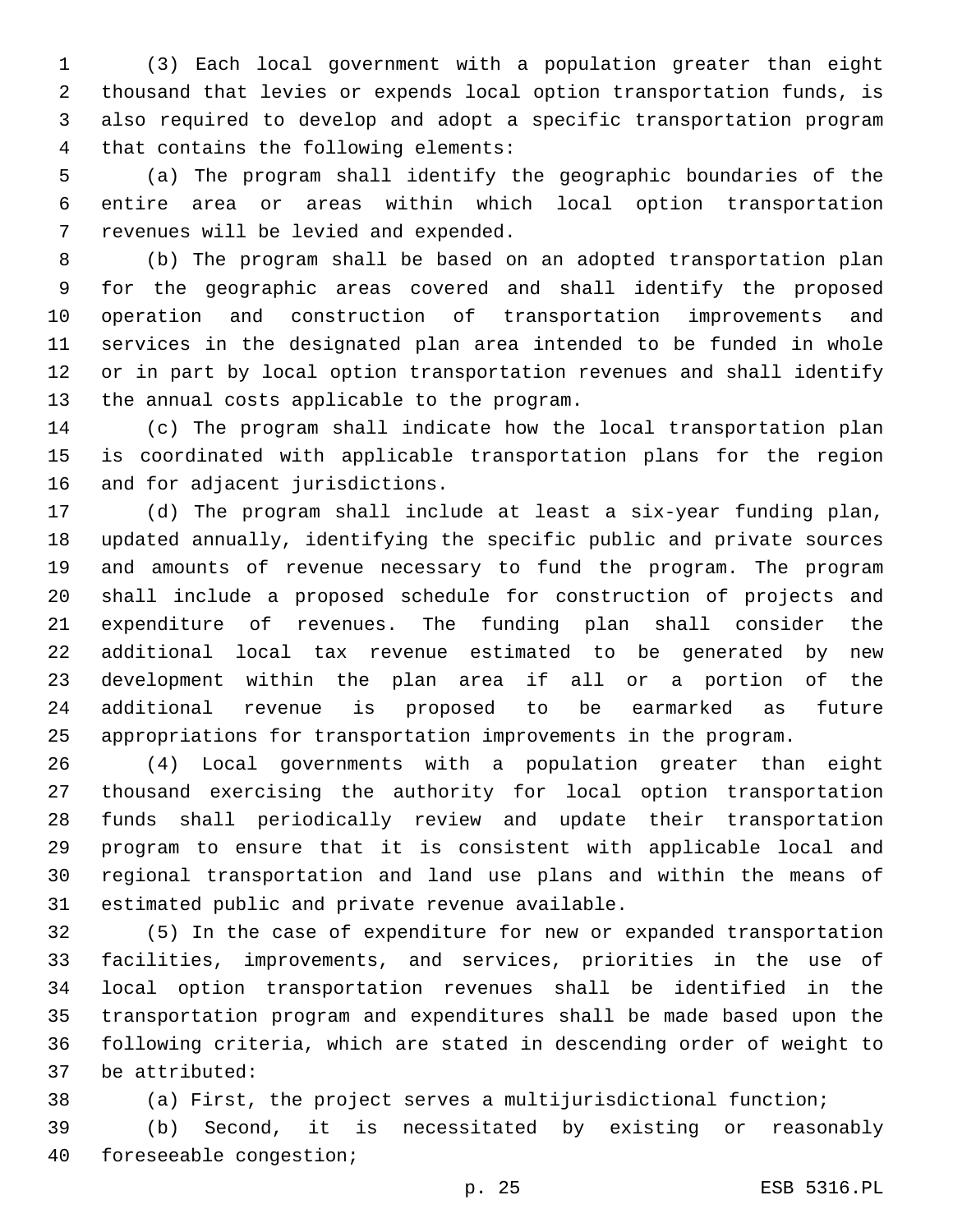(c) Third, it has the greatest person-carrying capacity;

 (d) Fourth, it is partially funded by other government funds, such as from the state transportation improvement board, or by private sector contributions, such as those from the local 5 transportation act, chapter 39.92 RCW; and

 (e) Fifth, it meets such other criteria as the local government 7 determines is appropriate.

 (6) It is the intent of the legislature that as a condition of levying, receiving, and expending local option transportation revenues, no local government agency use the revenues to replace, divert, or loan any revenues currently being used for transportation 12 purposes to nontransportation purposes.

 (7) Local governments are encouraged to enter into interlocal agreements to jointly develop and adopt with other local governments the transportation programs required by this section for the purpose of accomplishing regional transportation planning and development.

 (8) Local governments may use all or a part of the local option transportation revenues for the amortization of local government general obligation and revenue bonds issued for transportation purposes consistent with the requirements of this section.

 (9) Subsections (1) through (8) of this section do not apply to a regional transportation investment district imposing a tax or fee under the local option authority of this chapter. Proceeds collected under the exercise of local option authority under this chapter by a district must be used in accordance with chapter 36.120 RCW.

 **Sec. 44.** RCW 47.68.250 and 2016 c 20 s 3 are each amended to 27 read as follows:

 SECTION 39 CONFORMING AMENDMENT. (1) Every aircraft must be registered with the department for each calendar year in which the aircraft is operated or is based within this state. A fee of fifteen dollars is charged for each such registration and each annual renewal 32 thereof.

 (2) Possession of the appropriate effective federal certificate, permit, rating, or license relating to ownership and airworthiness of the aircraft, and payment of the excise tax imposed by Title 82 RCW for the privilege of using the aircraft within this state during the year for which the registration is sought, and payment of the registration fee required by this section are the only requisites for 39 registration of an aircraft under this section.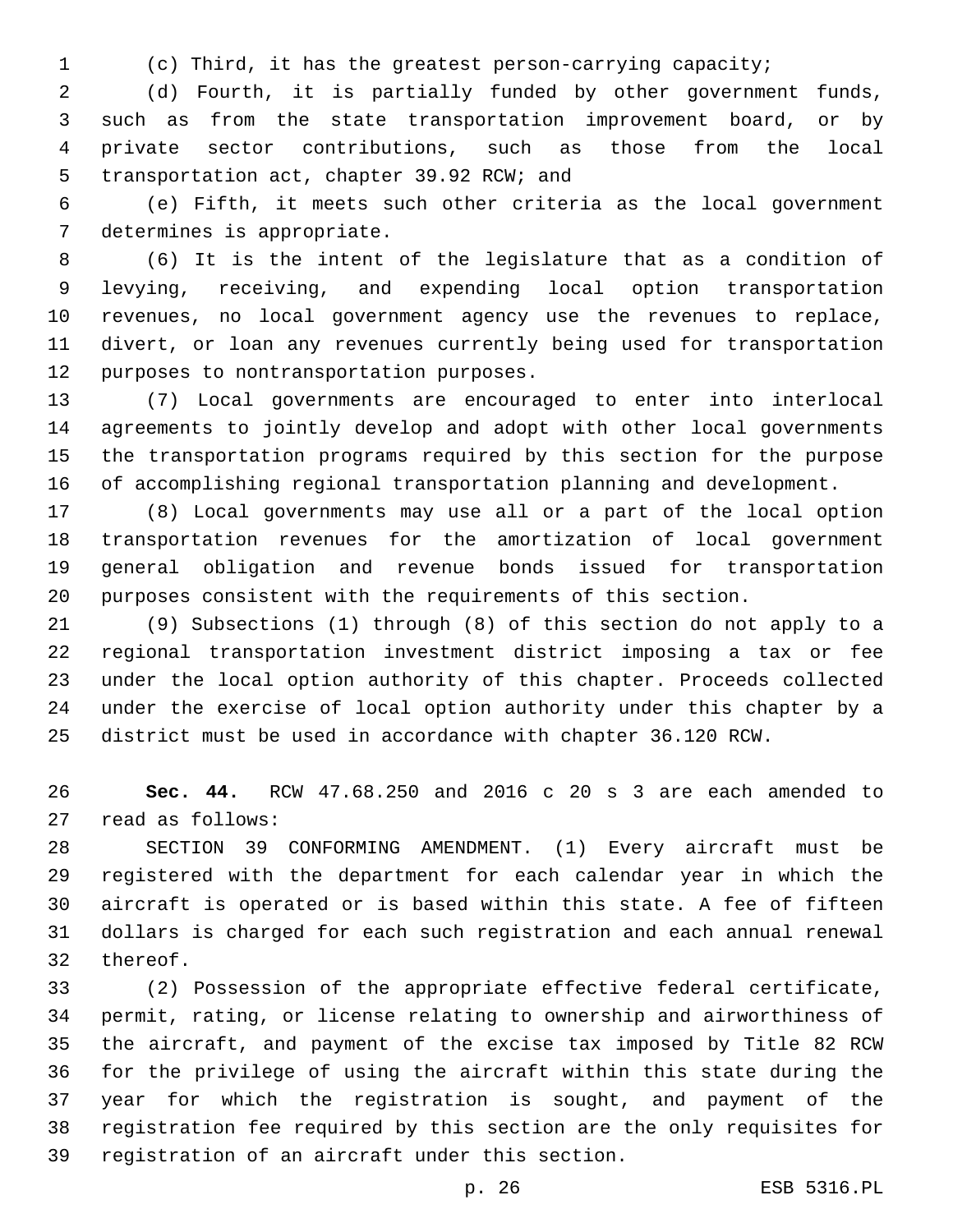(3) The registration fee imposed by this section is payable to and collected by the secretary. The fee for any calendar year must be paid during the month of January, and must be collected by the secretary at the time of the collection by him or her of the excise tax. If the secretary is satisfied that the requirements for registration of the aircraft have been met, he or she must issue to the owner of the aircraft a certificate of registration therefor. The secretary must pay to the state treasurer the registration fees collected under this section, which registration fees must be 10 credited to the aeronautics account ((in the transportation fund)).

 (4) It is not necessary for the registrant to provide the secretary with originals or copies of federal certificates, permits, ratings, or licenses. The secretary must issue certificates of registration, or such other evidences of registration or payment of 15 fees as he or she may deem proper; and in connection therewith may prescribe requirements for the possession and exhibition of such 17 certificates or other evidences.

(5) The provisions of this section do not apply to:

 (a) An aircraft owned by and used exclusively in the service of any government or any political subdivision thereof, including the government of the United States, any state, territory, or possession of the United States, or the District of Columbia, which is not 23 engaged in carrying persons or property for commercial purposes;

(b) An aircraft registered under the laws of a foreign country;

(c) An aircraft that is owned by a nonresident if:

 (i) The aircraft remains in this state or is based in this state, 27 or both, for a period less than ninety days; or

 (ii) The aircraft is a large private airplane as defined in RCW 82.08.215 and remains in this state for a period of ninety days or 30 longer, but only when:

 (A) The airplane is in this state exclusively for the purpose of repairs, alterations, or reconstruction, including any flight testing related to the repairs, alterations, or reconstruction, or for the purpose of continual storage of not less than one full calendar year;

 (B) An employee of the facility providing these services is on 36 board the airplane during any flight testing; and

 (C) Within ninety days of the date the airplane first arrived in this state during the calendar year, the nonresident files a written statement with the department indicating that the airplane is exempt from registration under this subsection (5)(c)(ii). The written

p. 27 ESB 5316.PL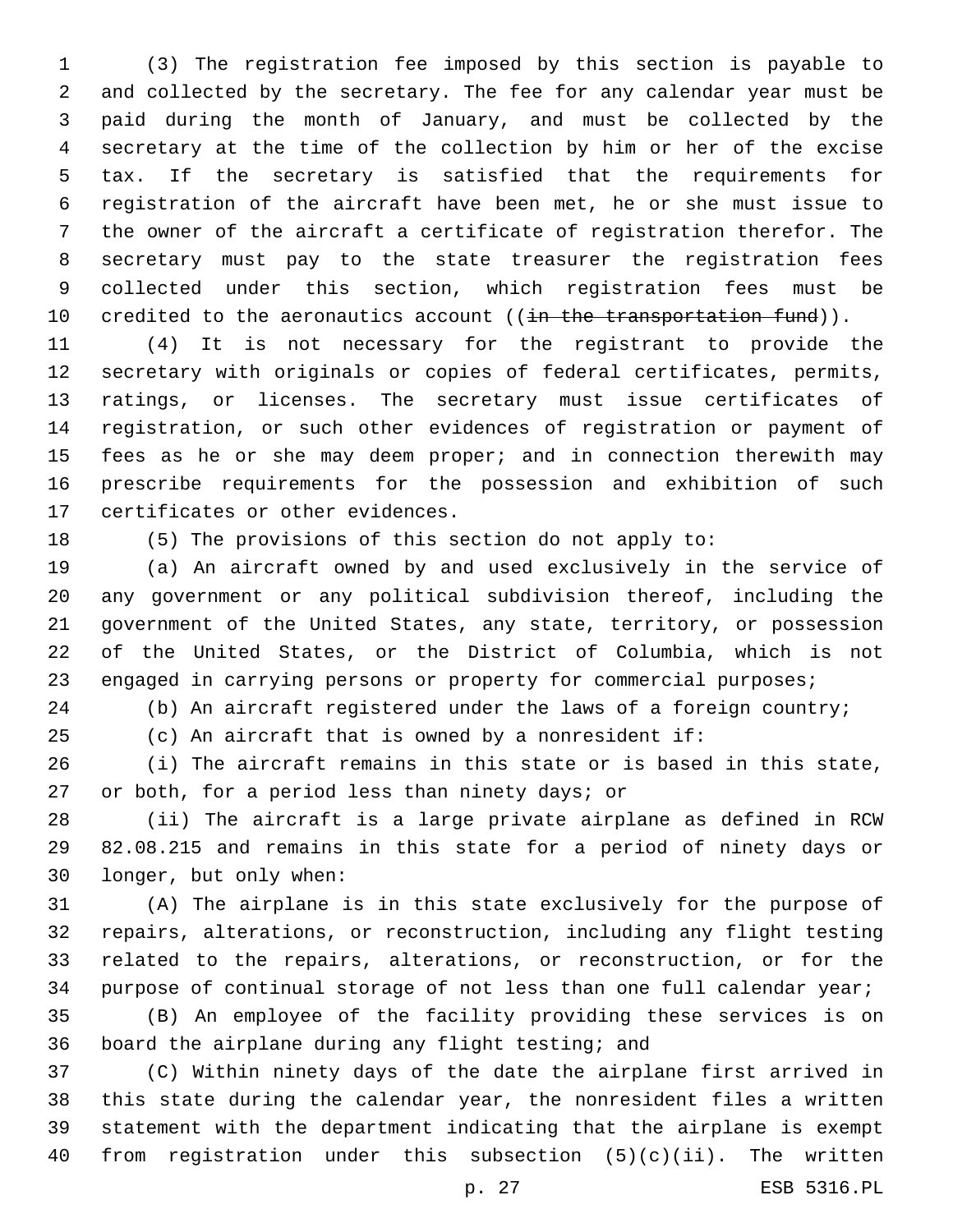statement must be filed in a form and manner prescribed by the department and must include such information as the department requires. The department may require additional periodic verification that the airplane remains exempt from registration under this subsection (5)(c)(ii) and that written statements conform with the provisions of RCW 9A.72.085;6

 (d) An aircraft engaged principally in commercial flying constituting an act of interstate or foreign commerce;

 (e) An aircraft owned by the commercial manufacturer thereof while being operated for test or experimental purposes, or for the purpose of training crews for purchasers of the aircraft;

 (f) An aircraft being held for sale, exchange, delivery, test, or demonstration purposes solely as stock in trade of an aircraft dealer 14 licensed under Title 14 RCW; and

 (g) An aircraft based within the state that is in an unairworthy condition, is not operated within the registration period, and has obtained a written exemption issued by the secretary.

 (6) The secretary must be notified within thirty days of any change in ownership of a registered aircraft. The notification must contain the N, NC, NR, NL, or NX number of the aircraft, the full name and address of the former owner, and the full name and address of the new owner. For failure to so notify the secretary, the registration of that aircraft may be canceled by the secretary, subject to reinstatement upon application and payment of a reinstatement fee of ten dollars by the new owner.

 (7) A municipality or port district that owns, operates, or leases an airport, as defined in RCW 47.68.020, with the intent to operate, must require from an aircraft owner proof of aircraft registration as a condition of leasing or selling tiedown or hangar space for an aircraft. It is the responsibility of the lessee or purchaser to register the aircraft. Proof of registration must be 32 provided according to the following schedule:

 (a) For the purchase of tiedown or hangar space, the municipality or port district must allow the purchaser thirty days from the date of the application for purchase to produce proof of aircraft 36 registration.

 (b) For the lease of tiedown or hangar space that extends thirty days or more, the municipality or port district must allow the lessee thirty days to produce proof of aircraft registration from the date of the application for lease of tiedown or hangar space.

p. 28 ESB 5316.PL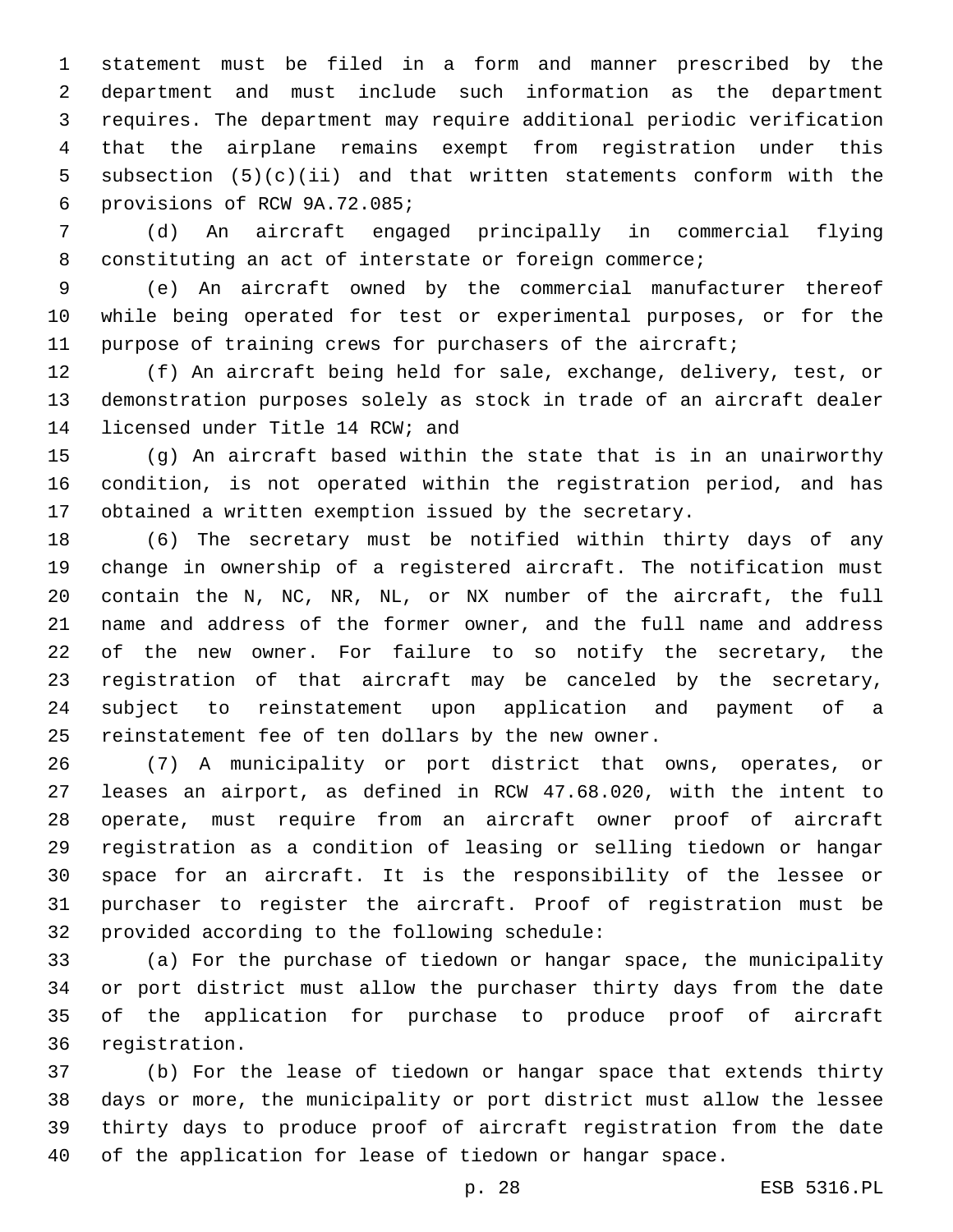(c) For the lease of tiedown or hangar space that extends less than thirty days, the municipality or port district must allow the lessee to produce proof of aircraft registration at any point prior 4 to the final day of the lease.

 (8) The airport must work with the aviation division to assist in its efforts to register aircraft by providing information about based aircraft on an annual basis as requested by the division.

 NEW SECTION. **Sec. 45.** Section 44 of this act expires July 1, 2021.

 **Sec. 46.** RCW 47.68.250 and 2016 c 20 s 4 are each amended to 11 read as follows:

 SECTION 39 CONFORMING AMENDMENT. (1) Every aircraft must be registered with the department for each calendar year in which the aircraft is operated or is based within this state. A fee of fifteen dollars is charged for each such registration and each annual renewal 16 thereof.

 (2) Possession of the appropriate effective federal certificate, permit, rating, or license relating to ownership and airworthiness of the aircraft, and payment of the excise tax imposed by Title 82 RCW for the privilege of using the aircraft within this state during the year for which the registration is sought, and payment of the registration fee required by this section are the only requisites for 23 registration of an aircraft under this section.

 (3) The registration fee imposed by this section is payable to and collected by the secretary. The fee for any calendar year must be paid during the month of January, and collected by the secretary at the time of the collection by him or her of the said excise tax. If the secretary is satisfied that the requirements for registration of the aircraft have been met, he or she must issue to the owner of the aircraft a certificate of registration therefor. The secretary must pay to the state treasurer the registration fees collected under this section, which registration fees must be credited to the aeronautics  $account$  ((in the transportation fund)).

 (4) It is not necessary for the registrant to provide the secretary with originals or copies of federal certificates, permits, ratings, or licenses. The secretary must issue certificates of registration, or such other evidences of registration or payment of fees as he or she may deem proper; and in connection therewith may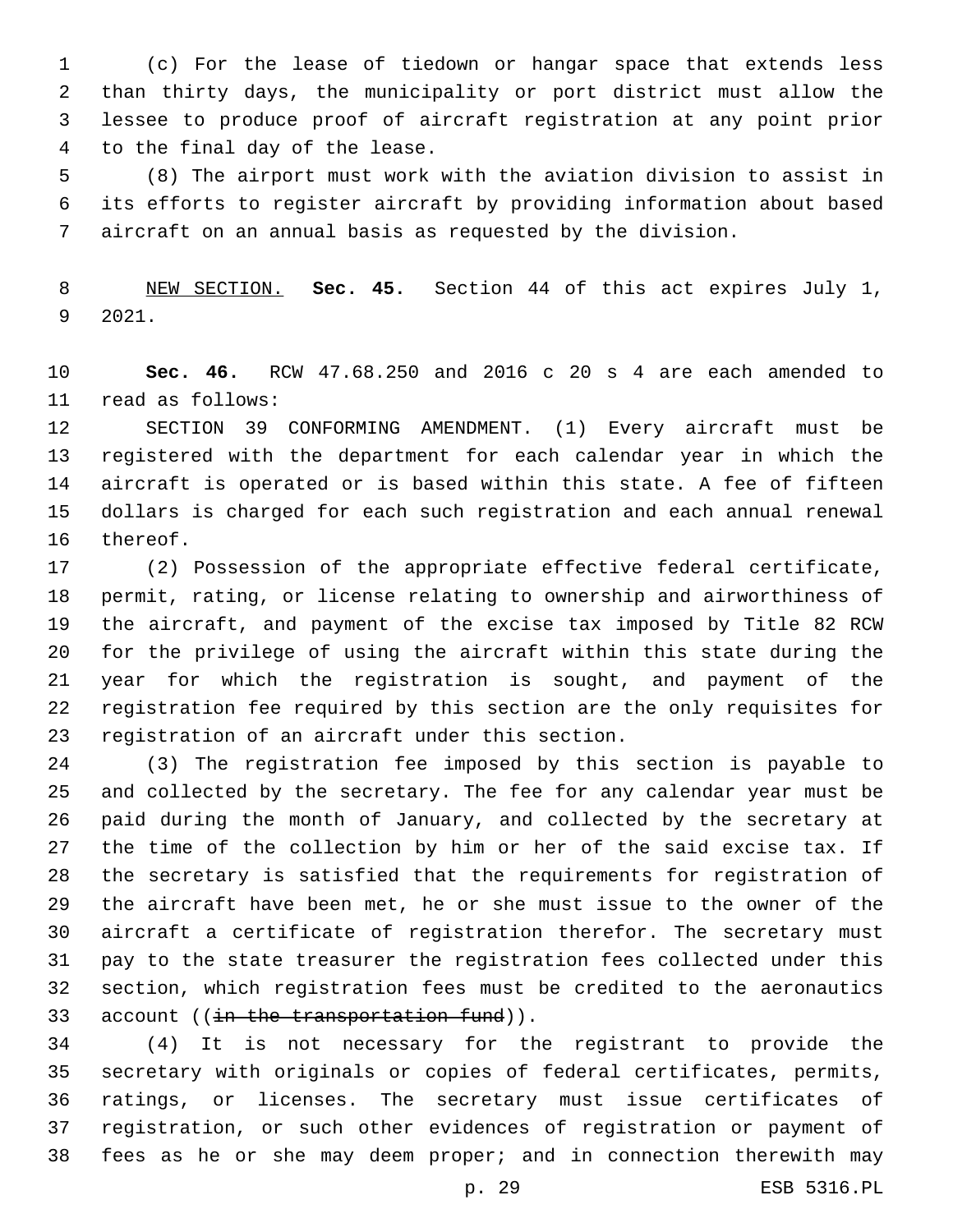prescribe requirements for the possession and exhibition of such 2 certificates or other evidences.

(5) The provisions of this section do not apply to:

 (a) An aircraft owned by and used exclusively in the service of any government or any political subdivision thereof, including the government of the United States, any state, territory, or possession of the United States, or the District of Columbia, which is not 8 engaged in carrying persons or property for commercial purposes;

(b) An aircraft registered under the laws of a foreign country;

 (c) An aircraft which is owned by a nonresident and registered in another state. However, if said aircraft remains in and/or ((be)) is based in this state for a period of ninety days or longer it is not 13 exempt under this section;

 (d) An aircraft engaged principally in commercial flying constituting an act of interstate or foreign commerce;

 (e) An aircraft owned by the commercial manufacturer thereof while being operated for test or experimental purposes, or for the purpose of training crews for purchasers of the aircraft;

 (f) An aircraft being held for sale, exchange, delivery, test, or demonstration purposes solely as stock in trade of an aircraft dealer 21 licensed under Title 14 RCW;

 (g) An aircraft based within the state that is in an unairworthy condition, is not operated within the registration period, and has obtained a written exemption issued by the secretary.

 (6) The secretary must be notified within thirty days of any change in ownership of a registered aircraft. The notification must contain the N, NC, NR, NL, or NX number of the aircraft, the full name and address of the former owner, and the full name and address of the new owner. For failure to so notify the secretary, the registration of that aircraft may be canceled by the secretary, subject to reinstatement upon application and payment of a reinstatement fee of ten dollars by the new owner.

 (7) A municipality or port district that owns, operates, or leases an airport, as defined in RCW 47.68.020, with the intent to operate, must require from an aircraft owner proof of aircraft registration as a condition of leasing or selling tiedown or hangar space for an aircraft. It is the responsibility of the lessee or purchaser to register the aircraft. Proof of registration must be 39 provided according to the following schedule: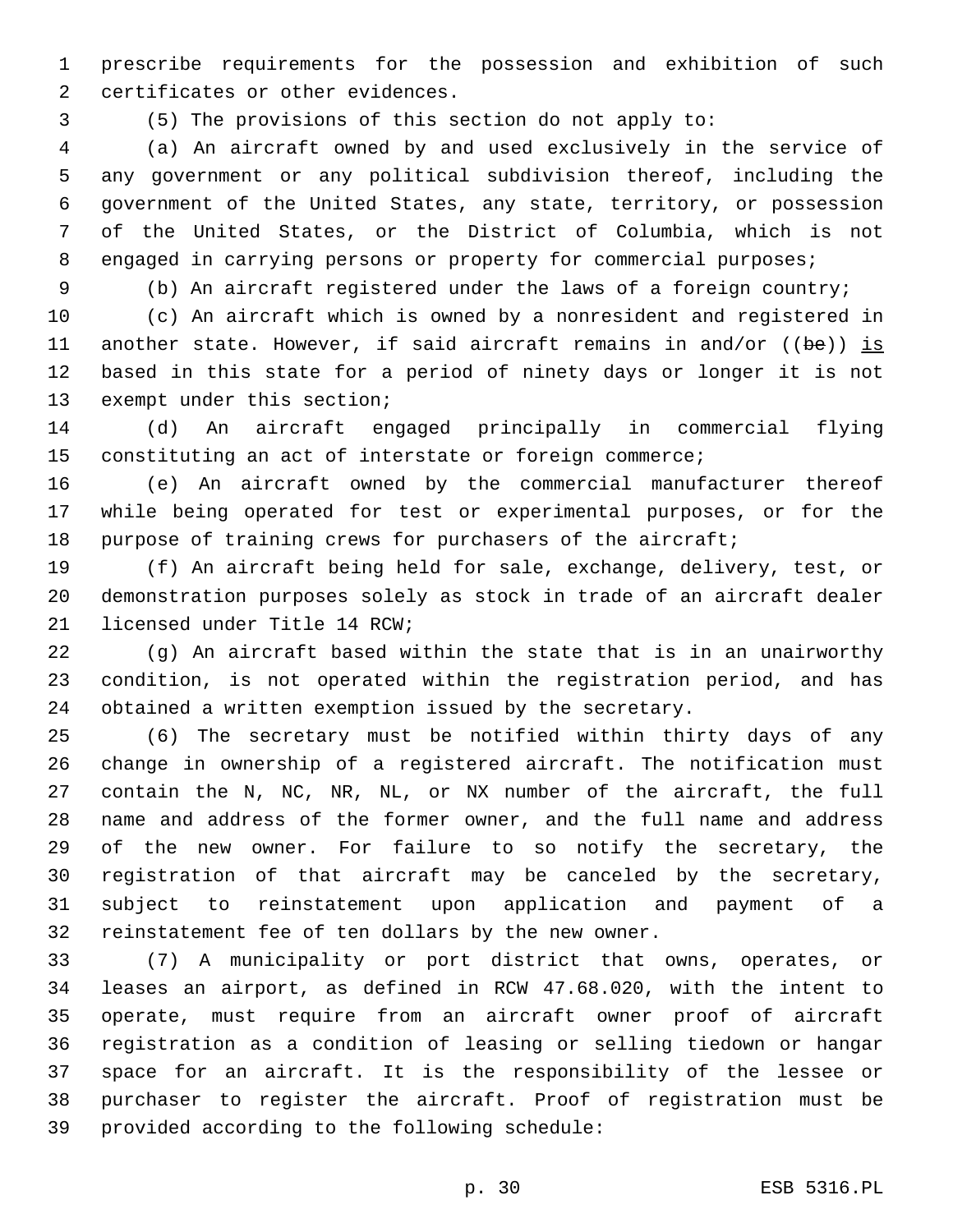(a) For the purchase of tiedown or hangar space, the municipality or port district must allow the purchaser thirty days from the date of the application for purchase to produce proof of aircraft registration.4

 (b) For the lease of tiedown or hangar space that extends thirty days or more, the municipality or port district must allow the lessee thirty days to produce proof of aircraft registration from the date of the application for lease of tiedown or hangar space.

 (c) For the lease of tiedown or hangar space that extends less than thirty days, the municipality or port district must allow the lessee to produce proof of aircraft registration at any point prior 12 to the final day of the lease.

 (8) The airport must work with the aviation division to assist in its efforts to register aircraft by providing information about based aircraft on an annual basis as requested by the division.

 NEW SECTION. **Sec. 47.** Section 46 of this act takes effect July 1, 2021.

 **Sec. 48.** RCW 14.20.060 and 1998 c 187 s 2 are each amended to 19 read as follows:

 SECTION 39 CONFORMING AMENDMENT. The fees set forth in RCW 14.20.050 shall be paid to the secretary. The fee for any calendar year may be paid on and after the first day of December of the preceding year. The secretary shall give appropriate receipts therefor. The fees collected under this chapter shall be credited to 25 the aeronautics account (( $ef$  the transportation fund)). The secretary may prescribe requirements for the possession and exhibition of aircraft dealer's licenses and aircraft dealer's certificates.

 **Sec. 49.** RCW 82.44.190 and 1996 c 262 s 2 are each amended to read as follows:29

 SECTION 39 CONFORMING AMENDMENT. The transportation 31 infrastructure account is hereby created in the ((transportation 32 fund)) state treasury. Public and private entities may deposit moneys in the transportation infrastructure account from federal, state, local, or private sources. Proceeds from bonds or other financial instruments sold to finance surface transportation projects from the transportation infrastructure account shall be deposited into the account. Principal and interest payments made on loans from the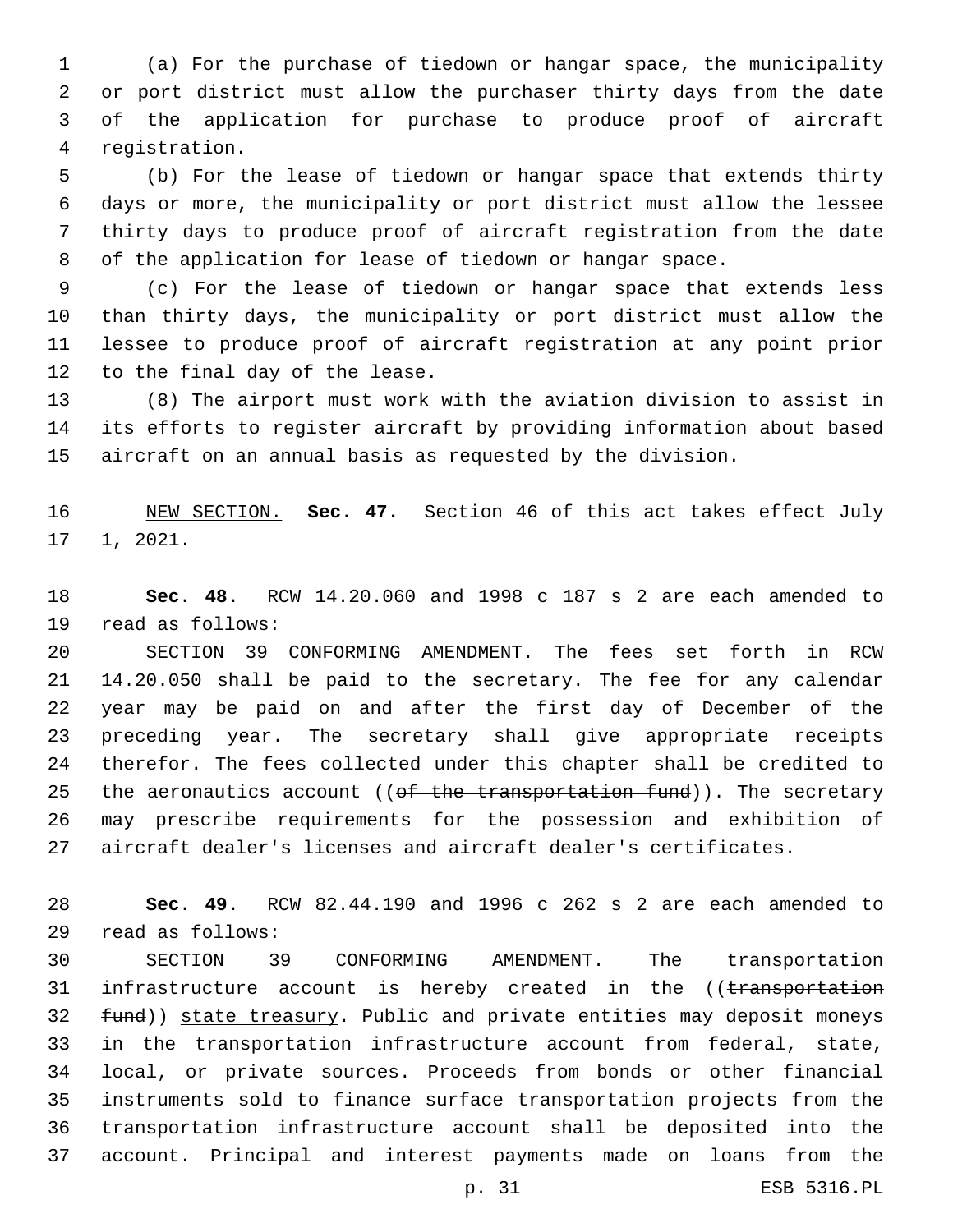transportation infrastructure account shall be deposited into the account. Moneys in the account shall be available for purposes specified in RCW 82.44.195. Expenditures from the transportation infrastructure account shall be subject to appropriation by the legislature. To the extent required by federal law or regulations promulgated by the United States secretary of transportation, the state treasurer is authorized to create separate subaccounts within 8 the transportation infrastructure account.

 **Sec. 50.** RCW 43.84.092 and 2017 c 290 s 8 are each amended to 10 read as follows:

 SECTION 39 CONFORMING AMENDMENT. (1) All earnings of investments of surplus balances in the state treasury shall be deposited to the treasury income account, which account is hereby established in the 14 state treasury.

 (2) The treasury income account shall be utilized to pay or receive funds associated with federal programs as required by the federal cash management improvement act of 1990. The treasury income account is subject in all respects to chapter 43.88 RCW, but no appropriation is required for refunds or allocations of interest earnings required by the cash management improvement act. Refunds of interest to the federal treasury required under the cash management improvement act fall under RCW 43.88.180 and shall not require appropriation. The office of financial management shall determine the amounts due to or from the federal government pursuant to the cash management improvement act. The office of financial management may direct transfers of funds between accounts as deemed necessary to implement the provisions of the cash management improvement act, and this subsection. Refunds or allocations shall occur prior to the distributions of earnings set forth in subsection (4) of this 30 section.

 (3) Except for the provisions of RCW 43.84.160, the treasury income account may be utilized for the payment of purchased banking services on behalf of treasury funds including, but not limited to, depository, safekeeping, and disbursement functions for the state treasury and affected state agencies. The treasury income account is subject in all respects to chapter 43.88 RCW, but no appropriation is required for payments to financial institutions. Payments shall occur prior to distribution of earnings set forth in subsection (4) of this 39 section.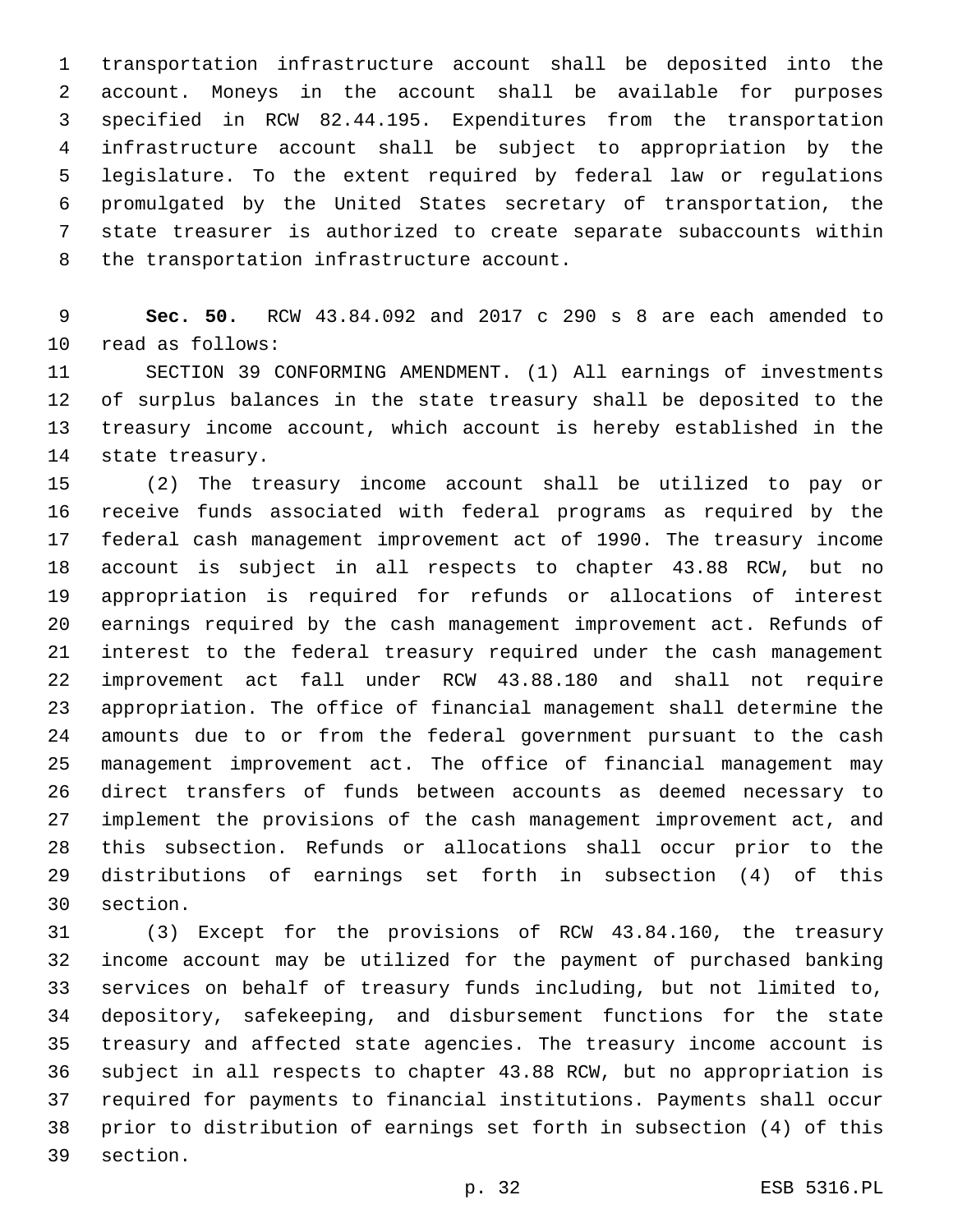(4) Monthly, the state treasurer shall distribute the earnings credited to the treasury income account. The state treasurer shall credit the general fund with all the earnings credited to the 4 treasury income account except:

 (a) The following accounts and funds shall receive their proportionate share of earnings based upon each account's and fund's average daily balance for the period: The aeronautics account, the aircraft search and rescue account, the Alaskan Way viaduct replacement project account, the brownfield redevelopment trust fund account, the budget stabilization account, the capital vessel replacement account, the capitol building construction account, the Cedar River channel construction and operation account, the Central Washington University capital projects account, the charitable, educational, penal and reformatory institutions account, the Chehalis basin account, the cleanup settlement account, the Columbia river basin water supply development account, the Columbia river basin taxable bond water supply development account, the Columbia river basin water supply revenue recovery account, the common school construction fund, the community forest trust account, the connecting Washington account, the county arterial preservation account, the county criminal justice assistance account, the deferred compensation administrative account, the deferred compensation principal account, the department of licensing services account, the department of retirement systems expense account, the developmental disabilities community trust account, the diesel idle reduction account, the drinking water assistance account, the drinking water assistance 27 administrative account, ((the drinking water assistance repayment 28 account,)) the Eastern Washington University capital projects account, the Interstate 405 express toll lanes operations account, the education construction fund, the education legacy trust account, the election account, the electric vehicle charging infrastructure account, the energy freedom account, the energy recovery act account, the essential rail assistance account, The Evergreen State College capital projects account, the federal forest revolving account, the ferry bond retirement fund, the freight mobility investment account, the freight mobility multimodal account, the grade crossing protective fund, the public health services account, the high capacity transportation account, the state higher education construction account, the higher education construction account, the highway bond retirement fund, the highway infrastructure account, the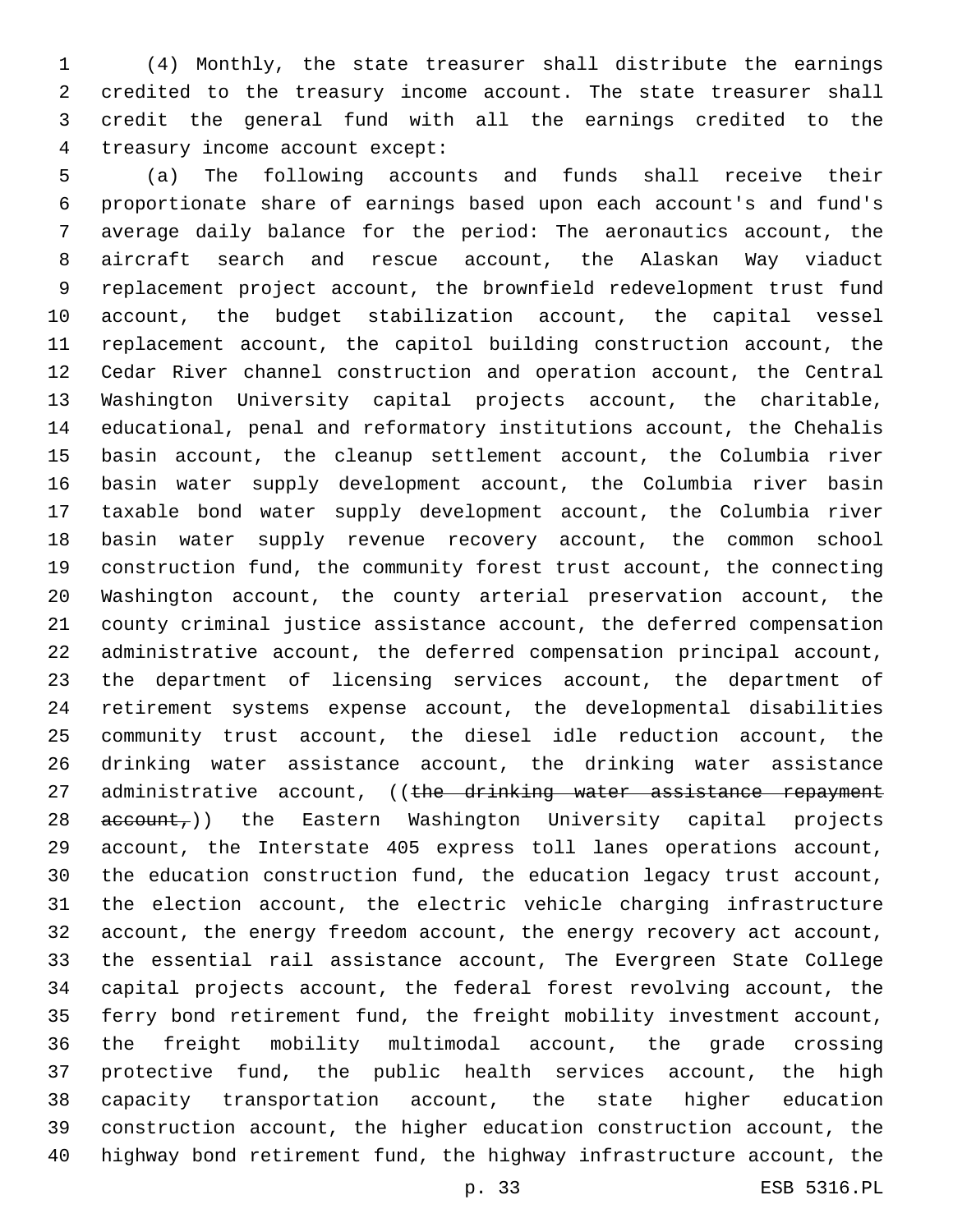highway safety fund, the high occupancy toll lanes operations account, the hospital safety net assessment fund, the industrial insurance premium refund account, the judges' retirement account, the judicial retirement administrative account, the judicial retirement principal account, the local leasehold excise tax account, the local real estate excise tax account, the local sales and use tax account, the marine resources stewardship trust account, the medical aid account, the mobile home park relocation fund, the money-purchase retirement savings administrative account, the money-purchase retirement savings principal account, the motor vehicle fund, the motorcycle safety education account, the multimodal transportation account, the multiuse roadway safety account, the municipal criminal justice assistance account, the natural resources deposit account, the oyster reserve land account, the pension funding stabilization account, the perpetual surveillance and maintenance account, the pollution liability insurance agency underground storage tank revolving account, the public employees' retirement system plan 1 account, the public employees' retirement system combined plan 2 and plan 3 account, the public facilities construction loan revolving account beginning July 1, 2004, the public health supplemental account, the public works assistance account, the Puget Sound capital construction account, the Puget Sound ferry operations account, the Puget Sound taxpayer accountability account, the real estate appraiser commission account, the recreational vehicle account, the regional mobility grant program account, the resource management cost account, the rural arterial trust account, the rural mobility grant program account, the rural Washington loan fund, the sexual assault prevention and response account, the site closure account, the skilled nursing facility safety net trust fund, the small city pavement and sidewalk account, the special category C account, the special wildlife account, the state employees' insurance account, the state employees' insurance reserve account, the state investment board expense account, the state investment board commingled trust fund accounts, the state patrol highway account, the state route number 520 civil penalties account, the state route number 520 corridor account, the state wildlife account, the supplemental pension account, the Tacoma Narrows toll bridge account, the teachers' retirement system plan 1 account, the teachers' retirement system combined plan 2 and plan 3 account, the tobacco prevention and control account, the tobacco settlement account, the toll facility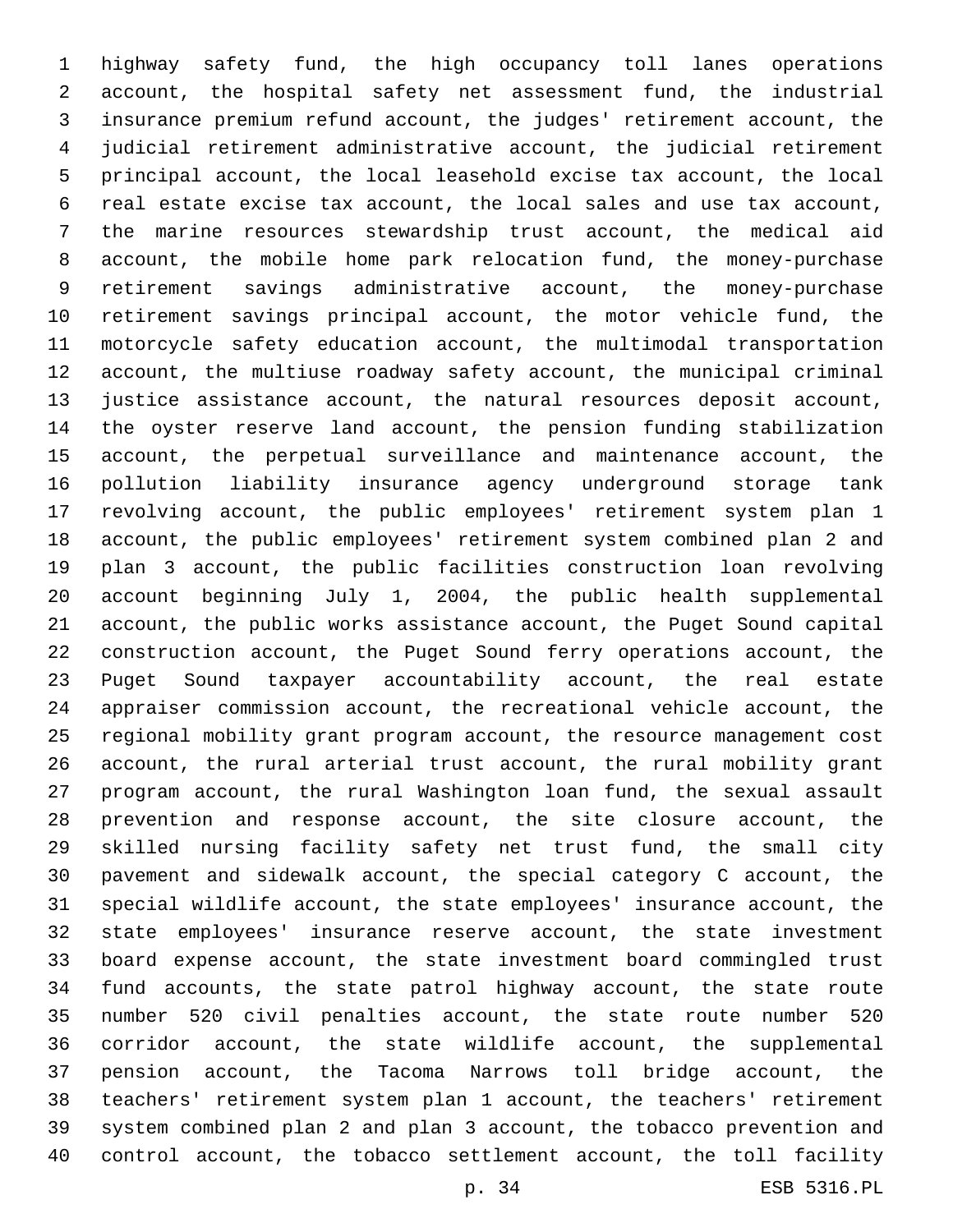bond retirement account, the transportation 2003 account (nickel 2 account), the transportation equipment fund, ((the transportation  $fund<sub>r</sub>$ )) the transportation future funding program account, the transportation improvement account, the transportation improvement board bond retirement account, the transportation infrastructure account, the transportation partnership account, the traumatic brain injury account, the tuition recovery trust fund, the University of Washington bond retirement fund, the University of Washington building account, the volunteer firefighters' and reserve officers' relief and pension principal fund, the volunteer firefighters' and reserve officers' administrative fund, the Washington judicial retirement system account, the Washington law enforcement officers' and firefighters' system plan 1 retirement account, the Washington law enforcement officers' and firefighters' system plan 2 retirement account, the Washington public safety employees' plan 2 retirement account, the Washington school employees' retirement system combined plan 2 and 3 account, the Washington state health insurance pool account, the Washington state patrol retirement account, the Washington State University building account, the Washington State University bond retirement fund, the water pollution control revolving administration account, the water pollution control revolving fund, the Western Washington University capital projects account, the Yakima integrated plan implementation account, the Yakima integrated plan implementation revenue recovery account, and the Yakima integrated plan implementation taxable bond account. Earnings derived from investing balances of the agricultural permanent fund, the normal school permanent fund, the permanent common school fund, the scientific permanent fund, the state university permanent fund, and the state reclamation revolving account shall be allocated to their respective beneficiary accounts.

 (b) Any state agency that has independent authority over accounts or funds not statutorily required to be held in the state treasury that deposits funds into a fund or account in the state treasury pursuant to an agreement with the office of the state treasurer shall receive its proportionate share of earnings based upon each account's 36 or fund's average daily balance for the period.

 (5) In conformance with Article II, section 37 of the state Constitution, no treasury accounts or funds shall be allocated earnings without the specific affirmative directive of this section.